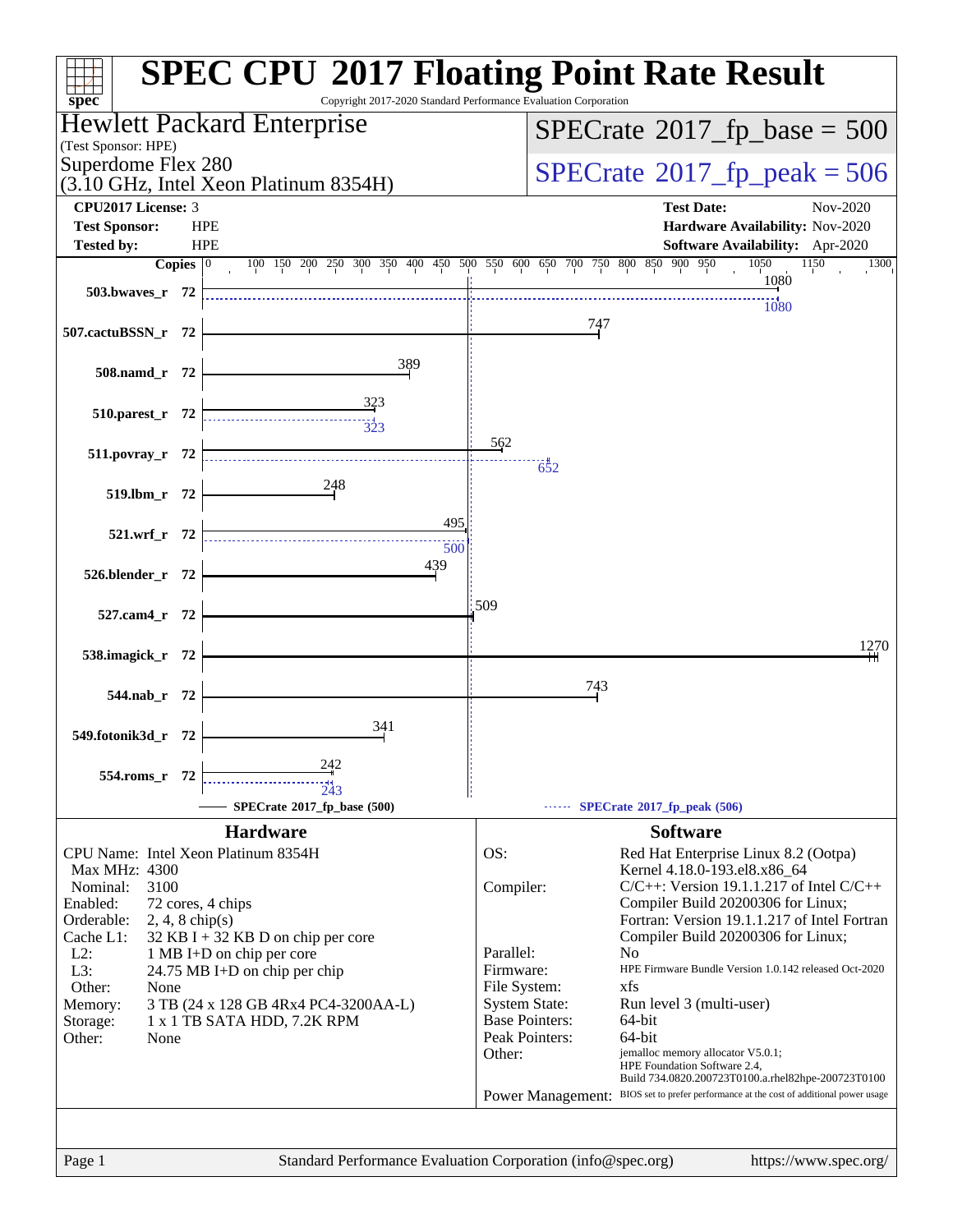#### **[SPEC CPU](http://www.spec.org/auto/cpu2017/Docs/result-fields.html#SPECCPU2017FloatingPointRateResult)[2017 Floating Point Rate Result](http://www.spec.org/auto/cpu2017/Docs/result-fields.html#SPECCPU2017FloatingPointRateResult)** Copyright 2017-2020 Standard Performance Evaluation Corporation

#### Hewlett Packard Enterprise

(Test Sponsor: HPE)

**[spec](http://www.spec.org/)**

(3.10 GHz, Intel Xeon Platinum 8354H)

# $SPECTate$ <sup>®</sup>[2017\\_fp\\_base =](http://www.spec.org/auto/cpu2017/Docs/result-fields.html#SPECrate2017fpbase) 500

Superdome Flex 280<br>(3.10 GHz, Intel Xeon Platinum 8354H)  $SPECTate@2017_fp\_peak = 506$ 

**[CPU2017 License:](http://www.spec.org/auto/cpu2017/Docs/result-fields.html#CPU2017License)** 3 **[Test Date:](http://www.spec.org/auto/cpu2017/Docs/result-fields.html#TestDate)** Nov-2020 **[Test Sponsor:](http://www.spec.org/auto/cpu2017/Docs/result-fields.html#TestSponsor)** HPE **[Hardware Availability:](http://www.spec.org/auto/cpu2017/Docs/result-fields.html#HardwareAvailability)** Nov-2020 **[Tested by:](http://www.spec.org/auto/cpu2017/Docs/result-fields.html#Testedby)** HPE **[Software Availability:](http://www.spec.org/auto/cpu2017/Docs/result-fields.html#SoftwareAvailability)** Apr-2020

#### **[Results Table](http://www.spec.org/auto/cpu2017/Docs/result-fields.html#ResultsTable)**

|                                   | <b>Base</b>   |                |       |                |       | <b>Peak</b>    |       |               |                |              |                |              |                |              |
|-----------------------------------|---------------|----------------|-------|----------------|-------|----------------|-------|---------------|----------------|--------------|----------------|--------------|----------------|--------------|
| <b>Benchmark</b>                  | <b>Copies</b> | <b>Seconds</b> | Ratio | <b>Seconds</b> | Ratio | <b>Seconds</b> | Ratio | <b>Copies</b> | <b>Seconds</b> | <b>Ratio</b> | <b>Seconds</b> | <b>Ratio</b> | <b>Seconds</b> | <b>Ratio</b> |
| 503.bwaves_r                      | 72            | 666            | 1080  | 666            | 1080  | 666            | 1080  | 72            | 667            | 1080         | 666            | 1080         | 666            | 1080         |
| 507.cactuBSSN r                   | 72            | 122            | 747   | 122            | 747   | 122            | 745   | 72            | 122            | 747          | 122            | 747          | 122            | 745          |
| $508$ .namd $r$                   | 72            | 176            | 389   | 176            | 389   | 176            | 389   | 72            | 176            | 389          | 176            | 389          | 176            | <u>389</u>   |
| 510.parest_r                      | 72            | 583            | 323   | 582            | 323   | 582            | 324   | 72            | 583            | 323          | 582            | 323          | 583            | 323          |
| 511.povray_r                      | 72            | 299            | 562   | 298            | 564   | 299            | 562   | 72            | 258            | 652          | 259            | 649          | 258            | 652          |
| $519$ .lbm $r$                    | 72            | 305            | 249   | 306            | 248   | 306            | 248   | 72            | 305            | 249          | 306            | 248          | 306            | 248          |
| $521$ .wrf r                      | 72            | 325            | 496   | 326            | 495   | 326            | 495   | 72            | 323            | 500          | 322            | 500          | 322            | 501          |
| 526.blender r                     | 72            | 250            | 439   | 250            | 439   | 250            | 439   | 72            | 250            | 439          | 250            | 439          | 250            | 439          |
| $527.cam4_r$                      | 72            | 247            | 511   | 247            | 509   | 247            | 509   | 72            | 247            | 511          | 247            | 509          | 247            | 509          |
| 538.imagick_r                     | 72            | 143            | 1260  | 141            | 1270  | 141            | 1270  | 72            | 143            | 1260         | 141            | 1270         | 141            | 1270         |
| $544$ .nab r                      | 72            | 163            | 742   | 163            | 743   | 163            | 744   | 72            | 163            | 742          | 163            | 743          | 163            | 744          |
| 549.fotonik3d r                   | 72            | 823            | 341   | 822            | 341   | 823            | 341   | 72            | 823            | 341          | 822            | 341          | 823            | 341          |
| $554$ .roms r                     | 72            | 473            | 242   | 467            | 245   | 473            | 242   | 72            | 485            | 236          | 469            | 244          | 470            | 243          |
| $SPECrate*2017_fp\_base =$<br>500 |               |                |       |                |       |                |       |               |                |              |                |              |                |              |

#### **[SPECrate](http://www.spec.org/auto/cpu2017/Docs/result-fields.html#SPECrate2017fppeak)[2017\\_fp\\_peak =](http://www.spec.org/auto/cpu2017/Docs/result-fields.html#SPECrate2017fppeak) 506**

Results appear in the [order in which they were run](http://www.spec.org/auto/cpu2017/Docs/result-fields.html#RunOrder). Bold underlined text [indicates a median measurement](http://www.spec.org/auto/cpu2017/Docs/result-fields.html#Median).

#### **[Compiler Notes](http://www.spec.org/auto/cpu2017/Docs/result-fields.html#CompilerNotes)**

The inconsistent Compiler version information under Compiler Version section is due to a discrepancy in Intel Compiler. The correct version of C/C++ compiler is: Version 19.1.1.217 Build 20200306 Compiler for Linux The correct version of Fortran compiler is: Version 19.1.1.217 Build 20200306 Compiler for Linux

#### **[Submit Notes](http://www.spec.org/auto/cpu2017/Docs/result-fields.html#SubmitNotes)**

 The numactl mechanism was used to bind copies to processors. The config file option 'submit' was used to generate numactl commands to bind each copy to a specific processor. For details, please see the config file.

### **[Operating System Notes](http://www.spec.org/auto/cpu2017/Docs/result-fields.html#OperatingSystemNotes)**

 Stack size set to unlimited using "ulimit -s unlimited" Transparent Huge Pages enabled by default Prior to runcpu invocation Filesystem page cache synced and cleared with: sync; echo 3> /proc/sys/vm/drop\_caches runcpu command invoked through numactl i.e.: numactl --interleave=all runcpu <etc> Tuned-adm profile was set to Throughput-Performance using "tuned-adm profile throughput-performance"

 HPE Foundation Software (HFS) is a collection of software packages designed to make the HPE Superdome Flex family of servers easier to use for customers. This software is compatible with RHEL, SLES, and Oracle Linux only. It is

| Page 2 | Standard Performance Evaluation Corporation (info@spec.org) | https://www.spec.org/ |
|--------|-------------------------------------------------------------|-----------------------|
|--------|-------------------------------------------------------------|-----------------------|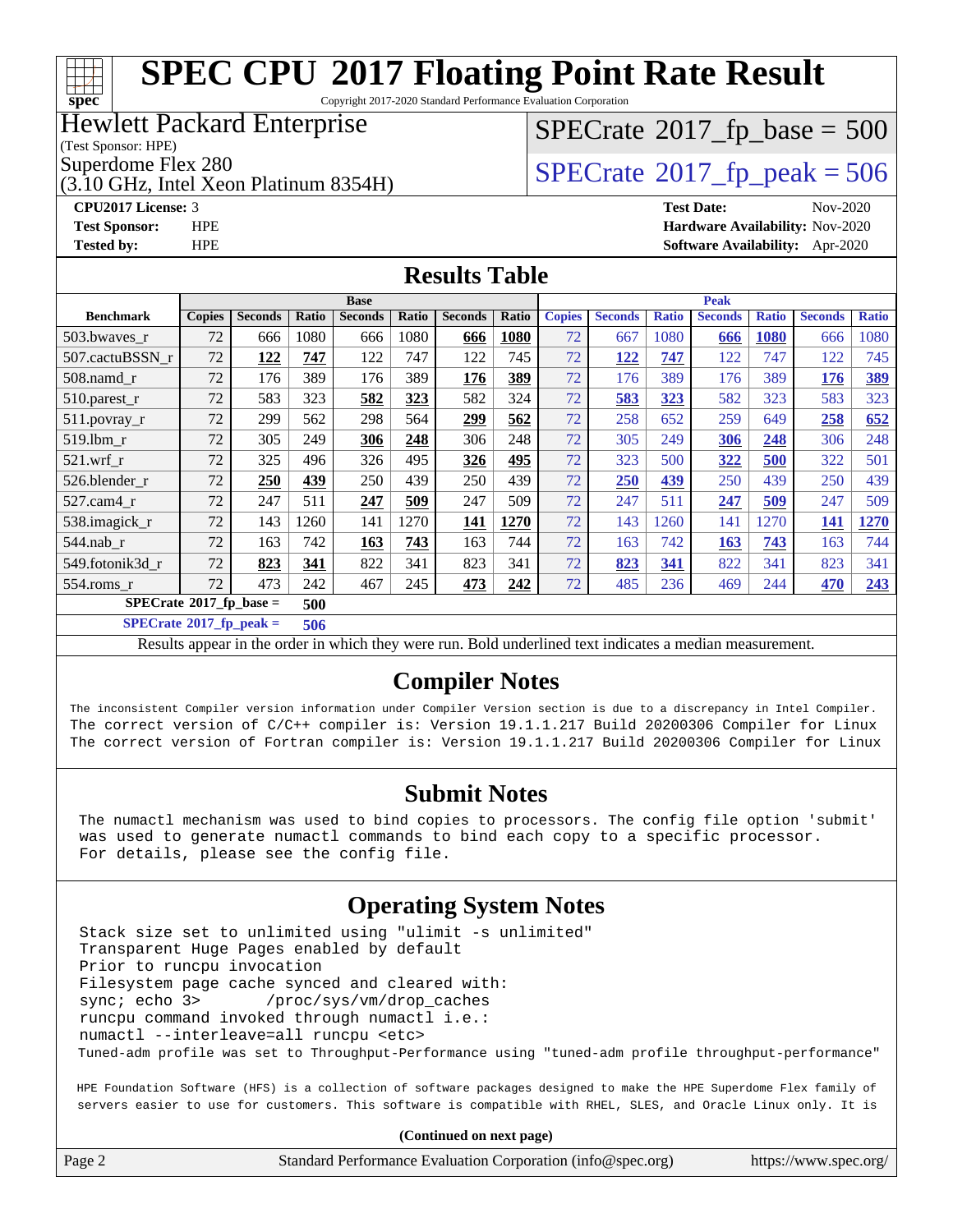# **[spec](http://www.spec.org/)**

# **[SPEC CPU](http://www.spec.org/auto/cpu2017/Docs/result-fields.html#SPECCPU2017FloatingPointRateResult)[2017 Floating Point Rate Result](http://www.spec.org/auto/cpu2017/Docs/result-fields.html#SPECCPU2017FloatingPointRateResult)**

Copyright 2017-2020 Standard Performance Evaluation Corporation

#### Hewlett Packard Enterprise

(Test Sponsor: HPE)

 $SPECTate$ <sup>®</sup>[2017\\_fp\\_base =](http://www.spec.org/auto/cpu2017/Docs/result-fields.html#SPECrate2017fpbase) 500

(3.10 GHz, Intel Xeon Platinum 8354H)

**[Tested by:](http://www.spec.org/auto/cpu2017/Docs/result-fields.html#Testedby)** HPE **[Software Availability:](http://www.spec.org/auto/cpu2017/Docs/result-fields.html#SoftwareAvailability)** Apr-2020

Superdome Flex 280<br>(3.10 GHz, Intel Xeon Platinum 8354H)  $SPECTate@2017_fp\_peak = 506$ 

**[CPU2017 License:](http://www.spec.org/auto/cpu2017/Docs/result-fields.html#CPU2017License)** 3 **[Test Date:](http://www.spec.org/auto/cpu2017/Docs/result-fields.html#TestDate)** Nov-2020 **[Test Sponsor:](http://www.spec.org/auto/cpu2017/Docs/result-fields.html#TestSponsor)** HPE **[Hardware Availability:](http://www.spec.org/auto/cpu2017/Docs/result-fields.html#HardwareAvailability)** Nov-2020

### **[Operating System Notes \(Continued\)](http://www.spec.org/auto/cpu2017/Docs/result-fields.html#OperatingSystemNotes)**

 highly recommended all users install HFS for the Superdome Flex system. More details, and a revision history list, can be found at: [https://support.hpe.com/hpsc/swd/public/detail?swItemId=MTX\\_b48de5f6a8a041f0ae985825a5#tab-history](https://support.hpe.com/hpsc/swd/public/detail?swItemId=MTX_b48de5f6a8a041f0ae985825a5#tab-history)

#### **[Environment Variables Notes](http://www.spec.org/auto/cpu2017/Docs/result-fields.html#EnvironmentVariablesNotes)**

Environment variables set by runcpu before the start of the run: LD\_LIBRARY\_PATH = "/home/cpu2017/lib/intel64:/home/cpu2017/je5.0.1-64" MALLOC\_CONF = "retain:true"

#### **[General Notes](http://www.spec.org/auto/cpu2017/Docs/result-fields.html#GeneralNotes)**

 Binaries compiled on a system with 1x Intel Core i9-7980XE CPU + 64GB RAM memory using Redhat Enterprise Linux 8.0 NA: The test sponsor attests, as of date of publication, that CVE-2017-5754 (Meltdown) is mitigated in the system as tested and documented. Yes: The test sponsor attests, as of date of publication, that CVE-2017-5753 (Spectre variant 1) is mitigated in the system as tested and documented. Yes: The test sponsor attests, as of date of publication, that CVE-2017-5715 (Spectre variant 2) is mitigated in the system as tested and documented. jemalloc, a general purpose malloc implementation built with the RedHat Enterprise 7.5, and the system compiler gcc 4.8.5 sources available from jemalloc.net or<https://github.com/jemalloc/jemalloc/releases>

#### **[Platform Notes](http://www.spec.org/auto/cpu2017/Docs/result-fields.html#PlatformNotes)**

 BIOS Configuration: Workload Profile set to HPC Intel Hyper-Threading set to Disabled Workload Profile set to Custom Minimum Processor Idle Power Core C-State set to C6 State Sub-NUMA Clustering set to Enabled Sysinfo program /home/cpu2017/bin/sysinfo Rev: r6365 of 2019-08-21 295195f888a3d7edb1e6e46a485a0011 running on ch-620.fchst.rdlabs.hpecorp.net Tue Nov 24 10:42:25 2020 SUT (System Under Test) info as seen by some common utilities. For more information on this section, see <https://www.spec.org/cpu2017/Docs/config.html#sysinfo> From /proc/cpuinfo model name : Intel(R) Xeon(R) Platinum 8354H CPU @ 3.10GHz 4 "physical id"s (chips) 72 "processors"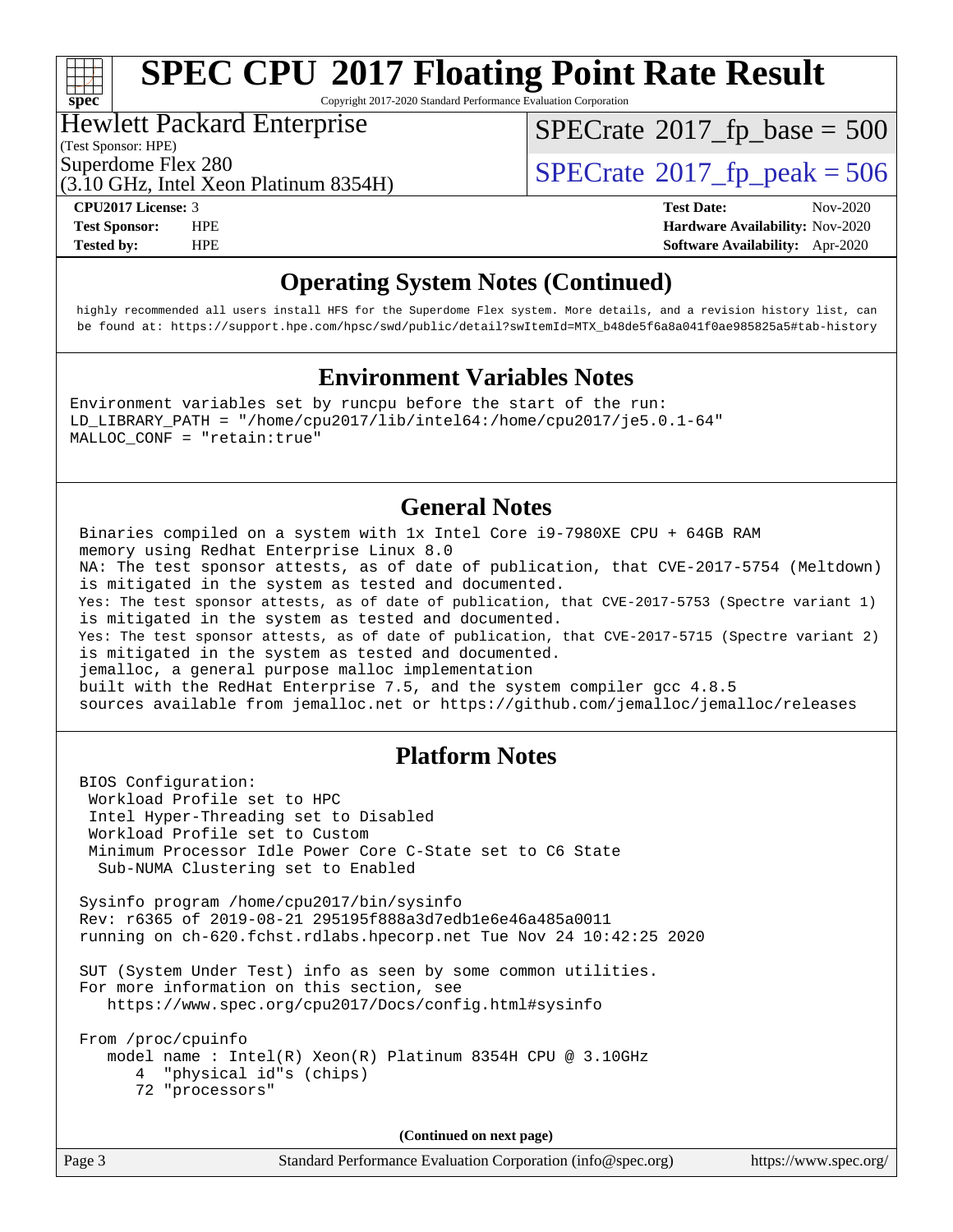#### **[SPEC CPU](http://www.spec.org/auto/cpu2017/Docs/result-fields.html#SPECCPU2017FloatingPointRateResult)[2017 Floating Point Rate Result](http://www.spec.org/auto/cpu2017/Docs/result-fields.html#SPECCPU2017FloatingPointRateResult)**  $\pm r$ **[spec](http://www.spec.org/)** Copyright 2017-2020 Standard Performance Evaluation Corporation Hewlett Packard Enterprise  $SPECTate$ <sup>®</sup>[2017\\_fp\\_base =](http://www.spec.org/auto/cpu2017/Docs/result-fields.html#SPECrate2017fpbase) 500 (Test Sponsor: HPE) Superdome Flex 280<br>(3.10 GHz, Intel Xeon Platinum 8354H)  $\text{SPECrate}$  $\text{SPECrate}$  $\text{SPECrate}$   $2017$  fp\_peak = 506 (3.10 GHz, Intel Xeon Platinum 8354H) **[CPU2017 License:](http://www.spec.org/auto/cpu2017/Docs/result-fields.html#CPU2017License)** 3 **[Test Date:](http://www.spec.org/auto/cpu2017/Docs/result-fields.html#TestDate)** Nov-2020 **[Test Sponsor:](http://www.spec.org/auto/cpu2017/Docs/result-fields.html#TestSponsor)** HPE **[Hardware Availability:](http://www.spec.org/auto/cpu2017/Docs/result-fields.html#HardwareAvailability)** Nov-2020 **[Tested by:](http://www.spec.org/auto/cpu2017/Docs/result-fields.html#Testedby)** HPE **[Software Availability:](http://www.spec.org/auto/cpu2017/Docs/result-fields.html#SoftwareAvailability)** Apr-2020 **[Platform Notes \(Continued\)](http://www.spec.org/auto/cpu2017/Docs/result-fields.html#PlatformNotes)** cores, siblings (Caution: counting these is hw and system dependent. The following excerpts from /proc/cpuinfo might not be reliable. Use with caution.) cpu cores : 18 siblings : 18 physical 0: cores 0 1 2 3 4 8 9 10 11 16 17 18 19 20 24 25 26 27 physical 1: cores 0 1 2 3 4 8 9 10 11 16 17 18 19 20 24 25 26 27 physical 2: cores 0 1 2 3 4 8 9 10 11 16 17 18 19 20 24 25 26 27 physical 3: cores 0 1 2 3 4 8 9 10 11 16 17 18 19 20 24 25 26 27 From lscpu: Architecture: x86\_64 CPU op-mode(s): 32-bit, 64-bit Byte Order: Little Endian CPU(s): 72 On-line CPU(s) list: 0-71 Thread(s) per core: 1 Core(s) per socket: 18 Socket(s): 4 NUMA node(s): 8 Vendor ID: GenuineIntel CPU family: 6 Model: 85 Model name: Intel(R) Xeon(R) Platinum 8354H CPU @ 3.10GHz Stepping: 11 CPU MHz: 3747.586 CPU max MHz: 4300.0000 CPU min MHz: 1000.0000 BogoMIPS: 6200.12 Virtualization: VT-x L1d cache: 32K L1i cache: 32K L2 cache: 1024K<br>
L3 cache: 25344K  $L3$  cache: NUMA node0 CPU(s): 0-2,5,6,9,10,14,15 NUMA node1 CPU(s): 3,4,7,8,11-13,16,17 NUMA node2 CPU(s): 18-20,23,24,27,28,32,33 NUMA node3 CPU(s): 21,22,25,26,29-31,34,35 NUMA node4 CPU(s): 36-38,41,42,45,46,50,51 NUMA node5 CPU(s): 39,40,43,44,47-49,52,53 NUMA node6 CPU(s): 54-56,59,60,63,64,68,69 NUMA node7 CPU(s): 57,58,61,62,65-67,70,71 Flags: fpu vme de pse tsc msr pae mce cx8 apic sep mtrr pge mca cmov pat pse36 clflush dts acpi mmx fxsr sse sse2 ss ht tm pbe syscall nx pdpe1gb rdtscp lm constant\_tsc art arch\_perfmon pebs bts rep\_good nopl xtopology nonstop\_tsc cpuid aperfmperf pni pclmulqdq dtes64 monitor ds\_cpl vmx smx est tm2 ssse3 sdbg fma cx16 xtpr pdcm pcid dca sse4\_1 sse4\_2 x2apic movbe popcnt tsc\_deadline\_timer aes xsave avx f16c rdrand lahf\_lm abm 3dnowprefetch cpuid\_fault epb cat\_l3 cdp\_l3 **(Continued on next page)**Page 4 Standard Performance Evaluation Corporation [\(info@spec.org\)](mailto:info@spec.org) <https://www.spec.org/>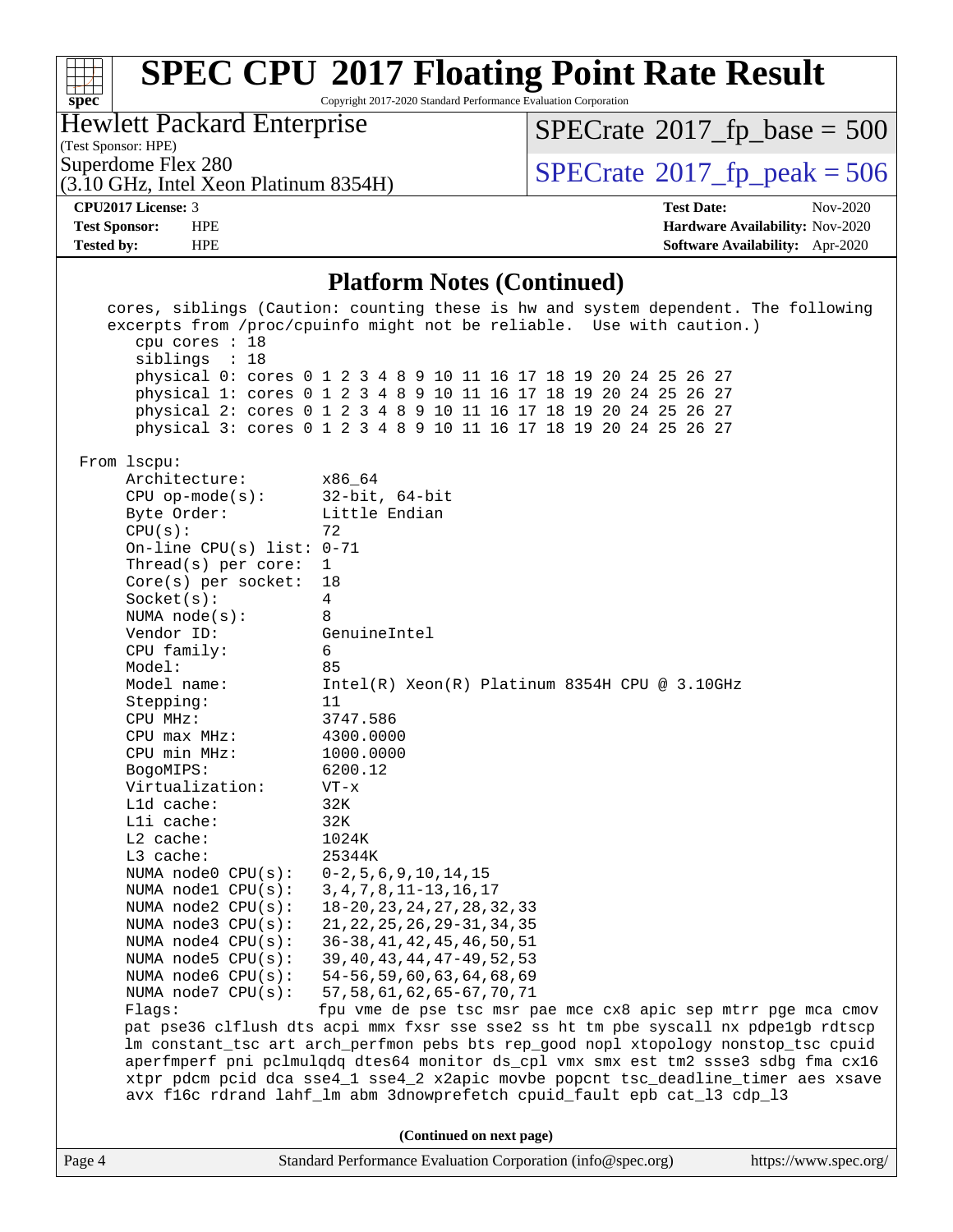#### **[SPEC CPU](http://www.spec.org/auto/cpu2017/Docs/result-fields.html#SPECCPU2017FloatingPointRateResult)[2017 Floating Point Rate Result](http://www.spec.org/auto/cpu2017/Docs/result-fields.html#SPECCPU2017FloatingPointRateResult)**  $\pm\pm\prime$ **[spec](http://www.spec.org/)** Copyright 2017-2020 Standard Performance Evaluation Corporation Hewlett Packard Enterprise

(Test Sponsor: HPE)

 $SPECTate$ <sup>®</sup>[2017\\_fp\\_base =](http://www.spec.org/auto/cpu2017/Docs/result-fields.html#SPECrate2017fpbase) 500

(3.10 GHz, Intel Xeon Platinum 8354H) Superdome Flex 280<br>(3.10 GHz, Intel Xeon Platinum 8354H)  $\text{SPECrate}$  $\text{SPECrate}$  $\text{SPECrate}$   $2017$  fp\_peak = 506

**[CPU2017 License:](http://www.spec.org/auto/cpu2017/Docs/result-fields.html#CPU2017License)** 3 **[Test Date:](http://www.spec.org/auto/cpu2017/Docs/result-fields.html#TestDate)** Nov-2020

**[Test Sponsor:](http://www.spec.org/auto/cpu2017/Docs/result-fields.html#TestSponsor)** HPE **[Hardware Availability:](http://www.spec.org/auto/cpu2017/Docs/result-fields.html#HardwareAvailability)** Nov-2020 **[Tested by:](http://www.spec.org/auto/cpu2017/Docs/result-fields.html#Testedby)** HPE **[Software Availability:](http://www.spec.org/auto/cpu2017/Docs/result-fields.html#SoftwareAvailability)** Apr-2020

#### **[Platform Notes \(Continued\)](http://www.spec.org/auto/cpu2017/Docs/result-fields.html#PlatformNotes)**

 invpcid\_single intel\_ppin ssbd mba ibrs ibpb stibp ibrs\_enhanced tpr\_shadow vnmi flexpriority ept vpid fsgsbase tsc\_adjust bmi1 hle avx2 smep bmi2 erms invpcid rtm cqm mpx rdt\_a avx512f avx512dq rdseed adx smap clflushopt clwb intel\_pt avx512cd avx512bw avx512vl xsaveopt xsavec xgetbv1 xsaves cqm\_llc cqm\_occup\_llc cqm\_mbm\_total cqm\_mbm\_local avx512\_bf16 dtherm ida arat pln pts pku ospke avx512\_vnni md\_clear flush\_l1d arch\_capabilities

 /proc/cpuinfo cache data cache size : 25344 KB

 From numactl --hardware WARNING: a numactl 'node' might or might not correspond to a physical chip.

| available: 8                      |                |    |       | $nodes (0-7)$    |           |    |                                    |    |                 |             |                |  |
|-----------------------------------|----------------|----|-------|------------------|-----------|----|------------------------------------|----|-----------------|-------------|----------------|--|
| node 0 cpus: 0 1 2 5 6 9 10 14 15 |                |    |       |                  |           |    |                                    |    |                 |             |                |  |
| node 0 size: 385552 MB            |                |    |       |                  |           |    |                                    |    |                 |             |                |  |
| node                              | 0              |    |       | free: 385360 MB  |           |    |                                    |    |                 |             |                |  |
| node 1                            |                |    |       | cpus: 3 4 7 8 11 |           |    |                                    |    |                 | 12 13 16 17 |                |  |
| node 1                            |                |    |       | size: 387069 MB  |           |    |                                    |    |                 |             |                |  |
| node                              | $\mathbf 1$    |    | free: | 386875 MB        |           |    |                                    |    |                 |             |                |  |
| node 2                            |                |    | cpus: |                  |           |    | 18 19 20 23 24 27 28 32 33         |    |                 |             |                |  |
| node 2                            |                |    | size: | 387069 MB        |           |    |                                    |    |                 |             |                |  |
| node 2                            |                |    |       | free: 386898 MB  |           |    |                                    |    |                 |             |                |  |
| node 3                            |                |    |       |                  |           |    | cpus: 21 22 25 26 29 30 31 34 35   |    |                 |             |                |  |
| node 3                            |                |    |       | size: 387069 MB  |           |    |                                    |    |                 |             |                |  |
| node 3                            |                |    |       | free: 386901 MB  |           |    |                                    |    |                 |             |                |  |
| node 4                            |                |    |       |                  |           |    | cpus: 36 37 38 41 42 45 46 50 51   |    |                 |             |                |  |
| node                              | 4              |    | size: | 387069 MB        |           |    |                                    |    |                 |             |                |  |
| node                              | 4              |    | free: | 386242 MB        |           |    |                                    |    |                 |             |                |  |
| node                              |                |    |       |                  |           |    | 5 cpus: 39 40 43 44 47 48 49 52 53 |    |                 |             |                |  |
| node 5 size:                      |                |    |       |                  | 387069 MB |    |                                    |    |                 |             |                |  |
| node 5                            |                |    |       | free: 386904 MB  |           |    |                                    |    |                 |             |                |  |
| node 6                            |                |    |       |                  |           |    | cpus: 54 55 56 59 60 63 64 68 69   |    |                 |             |                |  |
| node 6                            |                |    |       | size: 387069 MB  |           |    |                                    |    |                 |             |                |  |
| node 6                            |                |    |       | free: 386888 MB  |           |    |                                    |    |                 |             |                |  |
| node                              | 7              |    |       |                  |           |    | cpus: 57 58 61 62 65 66 67 70 71   |    |                 |             |                |  |
| node                              | 7              |    |       | size: 386521 MB  |           |    |                                    |    |                 |             |                |  |
| node                              | 7 <sup>1</sup> |    |       | free: 386372 MB  |           |    |                                    |    |                 |             |                |  |
| node distances:                   |                |    |       |                  |           |    |                                    |    |                 |             |                |  |
| node                              |                | 0  | 1     | 2                |           | 3  | 4                                  |    | 5               | - 6         | $\overline{7}$ |  |
| 0:                                |                | 10 | 13    | 16               |           | 16 | 16                                 |    | 16              | 24          | 24             |  |
| 1:                                |                | 13 | 10    | 16               |           | 16 | 16                                 | 16 |                 | 24          | 24             |  |
| 2:                                |                | 16 | 16    | 10               |           | 13 | 24                                 | 24 |                 | 16          | 16             |  |
| 3:                                |                | 16 | 16    |                  | 13        | 10 | 24                                 | 24 |                 | 16          | 16             |  |
| 4:                                |                | 16 | 16    | 24               |           | 24 | 10                                 |    | 13              | 16          | 16             |  |
| 5:                                |                | 16 | 16    |                  | 24        | 24 | 13                                 |    | 10 <sup>1</sup> | 16          | 16             |  |
| 6:                                |                | 24 | 24    | 16               |           | 16 | 16                                 | 16 |                 | 10          | 13             |  |
| 7:                                |                | 24 | 24    | 16               |           | 16 | 16                                 | 16 |                 | 13          | $10$           |  |
|                                   |                |    |       |                  |           |    |                                    |    |                 |             |                |  |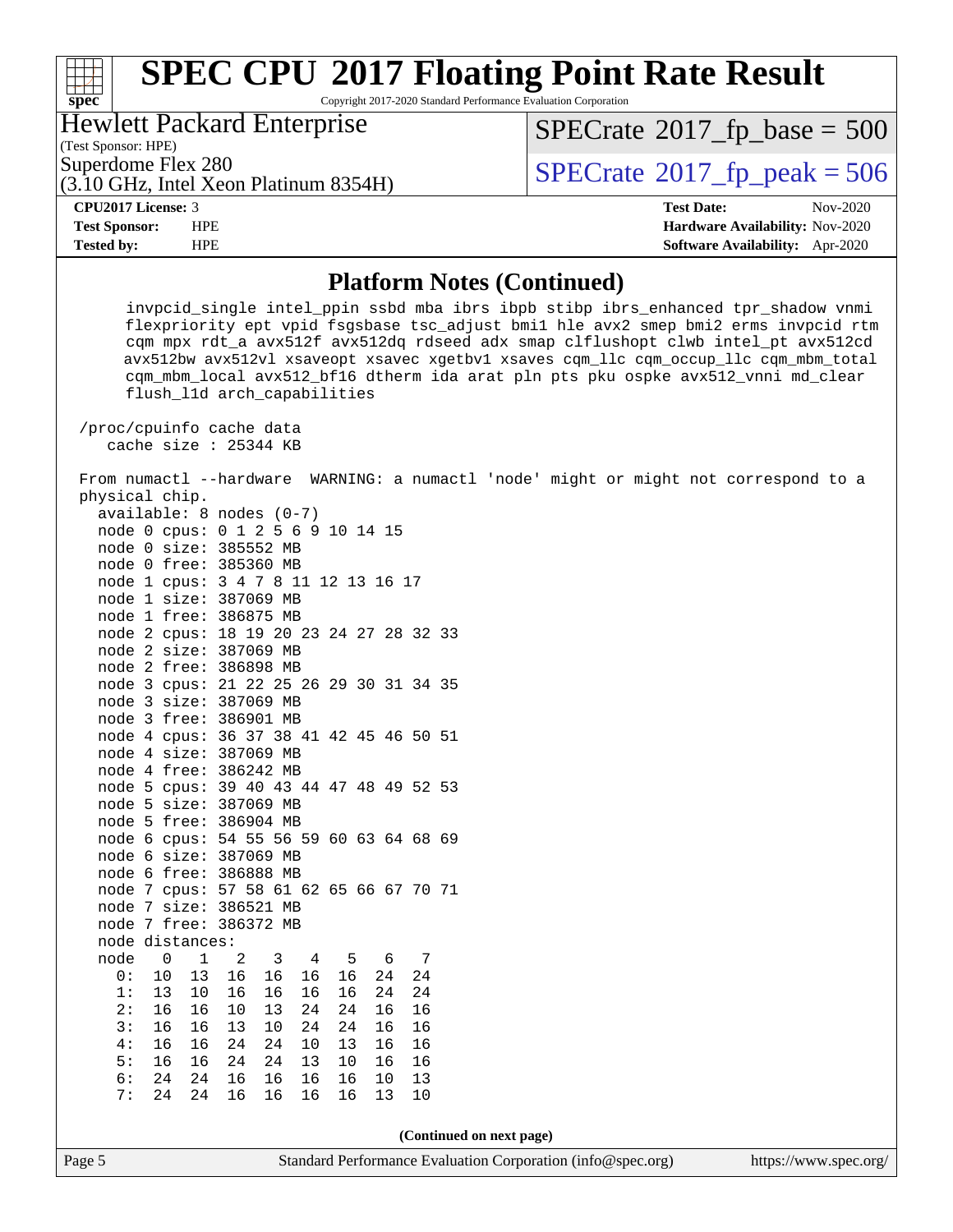#### **[SPEC CPU](http://www.spec.org/auto/cpu2017/Docs/result-fields.html#SPECCPU2017FloatingPointRateResult)[2017 Floating Point Rate Result](http://www.spec.org/auto/cpu2017/Docs/result-fields.html#SPECCPU2017FloatingPointRateResult)** Copyright 2017-2020 Standard Performance Evaluation Corporation

#### Hewlett Packard Enterprise

 $SPECrate$ <sup>®</sup>[2017\\_fp\\_base =](http://www.spec.org/auto/cpu2017/Docs/result-fields.html#SPECrate2017fpbase) 500

(Test Sponsor: HPE) (3.10 GHz, Intel Xeon Platinum 8354H)

Superdome Flex 280<br>  $(3.10 \text{ GHz} \cdot \text{Intel} \times \text{eon} \text{ Platinum} \cdot 8354\text{H})$   $\left| \text{SPECrate} \cdot 2017 \cdot \text{fp} \cdot \text{peak} \right| = 506$  $\left| \text{SPECrate} \cdot 2017 \cdot \text{fp} \cdot \text{peak} \right| = 506$  $\left| \text{SPECrate} \cdot 2017 \cdot \text{fp} \cdot \text{peak} \right| = 506$ 

**[spec](http://www.spec.org/)**

**[CPU2017 License:](http://www.spec.org/auto/cpu2017/Docs/result-fields.html#CPU2017License)** 3 **[Test Date:](http://www.spec.org/auto/cpu2017/Docs/result-fields.html#TestDate)** Nov-2020 **[Test Sponsor:](http://www.spec.org/auto/cpu2017/Docs/result-fields.html#TestSponsor)** HPE **[Hardware Availability:](http://www.spec.org/auto/cpu2017/Docs/result-fields.html#HardwareAvailability)** Nov-2020 **[Tested by:](http://www.spec.org/auto/cpu2017/Docs/result-fields.html#Testedby)** HPE **[Software Availability:](http://www.spec.org/auto/cpu2017/Docs/result-fields.html#SoftwareAvailability)** Apr-2020

#### **[Platform Notes \(Continued\)](http://www.spec.org/auto/cpu2017/Docs/result-fields.html#PlatformNotes)**

| From /proc/meminfo<br>MemTotal:<br>3168758616 kB<br>HugePages_Total:<br>0<br>Hugepagesize: 2048 kB                                                                                                                                                                                                                                                                                                                                                                                                                                                                                     |  |  |  |  |  |  |  |
|----------------------------------------------------------------------------------------------------------------------------------------------------------------------------------------------------------------------------------------------------------------------------------------------------------------------------------------------------------------------------------------------------------------------------------------------------------------------------------------------------------------------------------------------------------------------------------------|--|--|--|--|--|--|--|
| /usr/bin/lsb_release -d<br>Red Hat Enterprise Linux release 8.2 (Ootpa)                                                                                                                                                                                                                                                                                                                                                                                                                                                                                                                |  |  |  |  |  |  |  |
| From /etc/*release* /etc/*version*<br>hpe-foundation-release: HPE Foundation Software 2.4, Build<br>734.0820.200723T0100.a.rhel82hpe-200723T0100<br>os-release:<br>NAME="Red Hat Enterprise Linux"<br>VERSION="8.2 (Ootpa)"<br>ID="rhel"<br>ID LIKE="fedora"<br>VERSION_ID="8.2"<br>PLATFORM_ID="platform:el8"<br>PRETTY_NAME="Red Hat Enterprise Linux 8.2 (Ootpa)"<br>ANSI COLOR="0;31"<br>redhat-release: Red Hat Enterprise Linux release 8.2 (Ootpa)<br>system-release: Red Hat Enterprise Linux release 8.2 (Ootpa)<br>system-release-cpe: cpe:/o:redhat:enterprise_linux:8.2:ga |  |  |  |  |  |  |  |
| uname $-a$ :<br>Linux ch-620.fchst.rdlabs.hpecorp.net 4.18.0-193.el8.x86_64 #1 SMP Fri Mar 27 14:35:58<br>UTC 2020 x86_64 x86_64 x86_64 GNU/Linux                                                                                                                                                                                                                                                                                                                                                                                                                                      |  |  |  |  |  |  |  |
| Kernel self-reported vulnerability status:                                                                                                                                                                                                                                                                                                                                                                                                                                                                                                                                             |  |  |  |  |  |  |  |
| itlb_multihit:<br>Not affected<br>CVE-2018-3620 (L1 Terminal Fault):<br>Not affected<br>Microarchitectural Data Sampling:<br>Not affected<br>Not affected<br>CVE-2017-5754 (Meltdown):<br>CVE-2018-3639 (Speculative Store Bypass): Mitigation: Speculative Store Bypass disabled<br>via prctl and seccomp                                                                                                                                                                                                                                                                             |  |  |  |  |  |  |  |
| Mitigation: usercopy/swapgs barriers and __user<br>$CVE-2017-5753$ (Spectre variant 1):                                                                                                                                                                                                                                                                                                                                                                                                                                                                                                |  |  |  |  |  |  |  |
| pointer sanitization<br>Mitigation: Enhanced IBRS, IBPB: conditional,<br>$CVE-2017-5715$ (Spectre variant 2):                                                                                                                                                                                                                                                                                                                                                                                                                                                                          |  |  |  |  |  |  |  |
| RSB filling<br>tsx_async_abort:<br>Not affected                                                                                                                                                                                                                                                                                                                                                                                                                                                                                                                                        |  |  |  |  |  |  |  |
| run-level 3 Nov 24 10:39                                                                                                                                                                                                                                                                                                                                                                                                                                                                                                                                                               |  |  |  |  |  |  |  |
| SPEC is set to: /home/cpu2017<br>Used Avail Use% Mounted on<br>Filesystem<br>Size<br>Type                                                                                                                                                                                                                                                                                                                                                                                                                                                                                              |  |  |  |  |  |  |  |
| (Continued on next page)                                                                                                                                                                                                                                                                                                                                                                                                                                                                                                                                                               |  |  |  |  |  |  |  |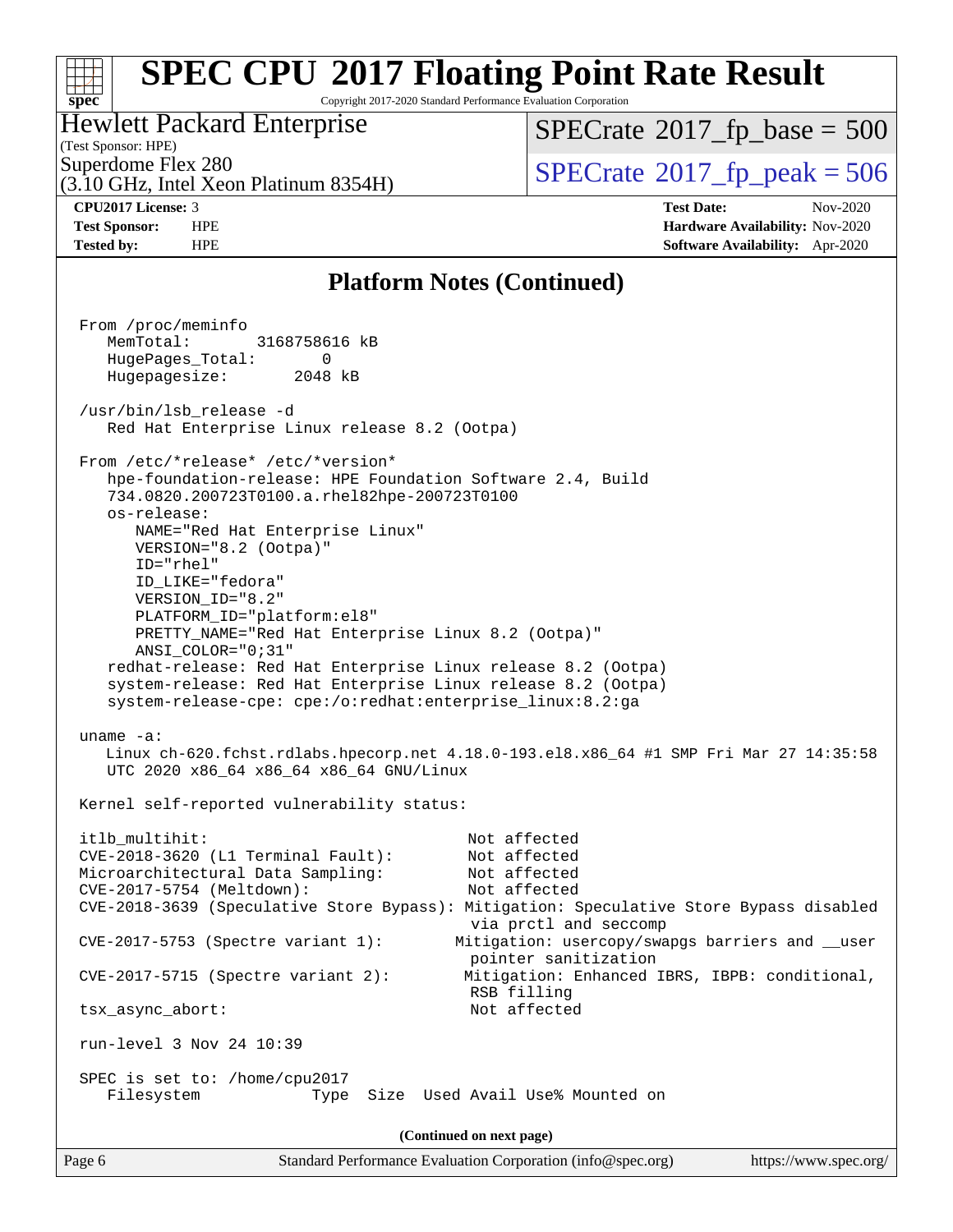Copyright 2017-2020 Standard Performance Evaluation Corporation

Hewlett Packard Enterprise

(Test Sponsor: HPE)

**[spec](http://www.spec.org/)**

 $+\ +$ 

 $SPECTate$ <sup>®</sup>[2017\\_fp\\_base =](http://www.spec.org/auto/cpu2017/Docs/result-fields.html#SPECrate2017fpbase) 500

(3.10 GHz, Intel Xeon Platinum 8354H)

Superdome Flex 280<br>(3.10 GHz, Intel Xeon Platinum 8354H)  $SPECTate@2017_fp\_peak = 506$ 

**[CPU2017 License:](http://www.spec.org/auto/cpu2017/Docs/result-fields.html#CPU2017License)** 3 **[Test Date:](http://www.spec.org/auto/cpu2017/Docs/result-fields.html#TestDate)** Nov-2020 **[Test Sponsor:](http://www.spec.org/auto/cpu2017/Docs/result-fields.html#TestSponsor)** HPE **[Hardware Availability:](http://www.spec.org/auto/cpu2017/Docs/result-fields.html#HardwareAvailability)** Nov-2020 **[Tested by:](http://www.spec.org/auto/cpu2017/Docs/result-fields.html#Testedby)** HPE **[Software Availability:](http://www.spec.org/auto/cpu2017/Docs/result-fields.html#SoftwareAvailability)** Apr-2020

#### **[Platform Notes \(Continued\)](http://www.spec.org/auto/cpu2017/Docs/result-fields.html#PlatformNotes)**

/dev/mapper/rhel-home xfs 876G 188G 689G 22% /home

 From /sys/devices/virtual/dmi/id BIOS: HPE Bundle:1.0.142 SFW:008.000.189.000.2010080501 10/08/2020 Vendor: HPE Product: Superdome Flex 280 Product Family: 1590PID02020001 Serial: 5UF0130953

 Additional information from dmidecode follows. WARNING: Use caution when you interpret this section. The 'dmidecode' program reads system data which is "intended to allow hardware to be accurately determined", but the intent may not be met, as there are frequent changes to hardware, firmware, and the "DMTF SMBIOS" standard. Memory:

 24x Hynix HMABAGL7ABR4N-XN 128 GB 4 rank 3200 24x NO DIMM NO DIMM

(End of data from sysinfo program)

#### **[Compiler Version Notes](http://www.spec.org/auto/cpu2017/Docs/result-fields.html#CompilerVersionNotes)**

| C                      | 519.1bm r(base, peak) 538.imagick r(base, peak)                                      |
|------------------------|--------------------------------------------------------------------------------------|
|                        | 544.nab_r(base, peak)                                                                |
| NextGen Build 20200304 | Intel(R) C Compiler for applications running on Intel(R) 64, Version 2021.1          |
|                        | Copyright (C) 1985-2020 Intel Corporation. All rights reserved.                      |
|                        |                                                                                      |
|                        |                                                                                      |
| $C++$                  | 508.namd_r(base, peak) 510.parest_r(base, peak)                                      |
| NextGen Build 20200304 | Intel(R) C++ Compiler for applications running on Intel(R) 64, Version 2021.1        |
|                        | Copyright (C) 1985-2020 Intel Corporation. All rights reserved.                      |
|                        |                                                                                      |
|                        |                                                                                      |
| $C++$ , $C$            | 511.povray_r(base) 526.blender_r(base, peak)                                         |
| NextGen Build 20200304 | Intel(R) C++ Compiler for applications running on Intel(R) 64, Version 2021.1        |
|                        | Copyright (C) 1985-2020 Intel Corporation. All rights reserved.                      |
| NextGen Build 20200304 | Intel(R) C Compiler for applications running on Intel(R) $64$ , Version 2021.1       |
|                        | (Continued on next page)                                                             |
| Page 7                 | Standard Performance Evaluation Corporation (info@spec.org)<br>https://www.spec.org/ |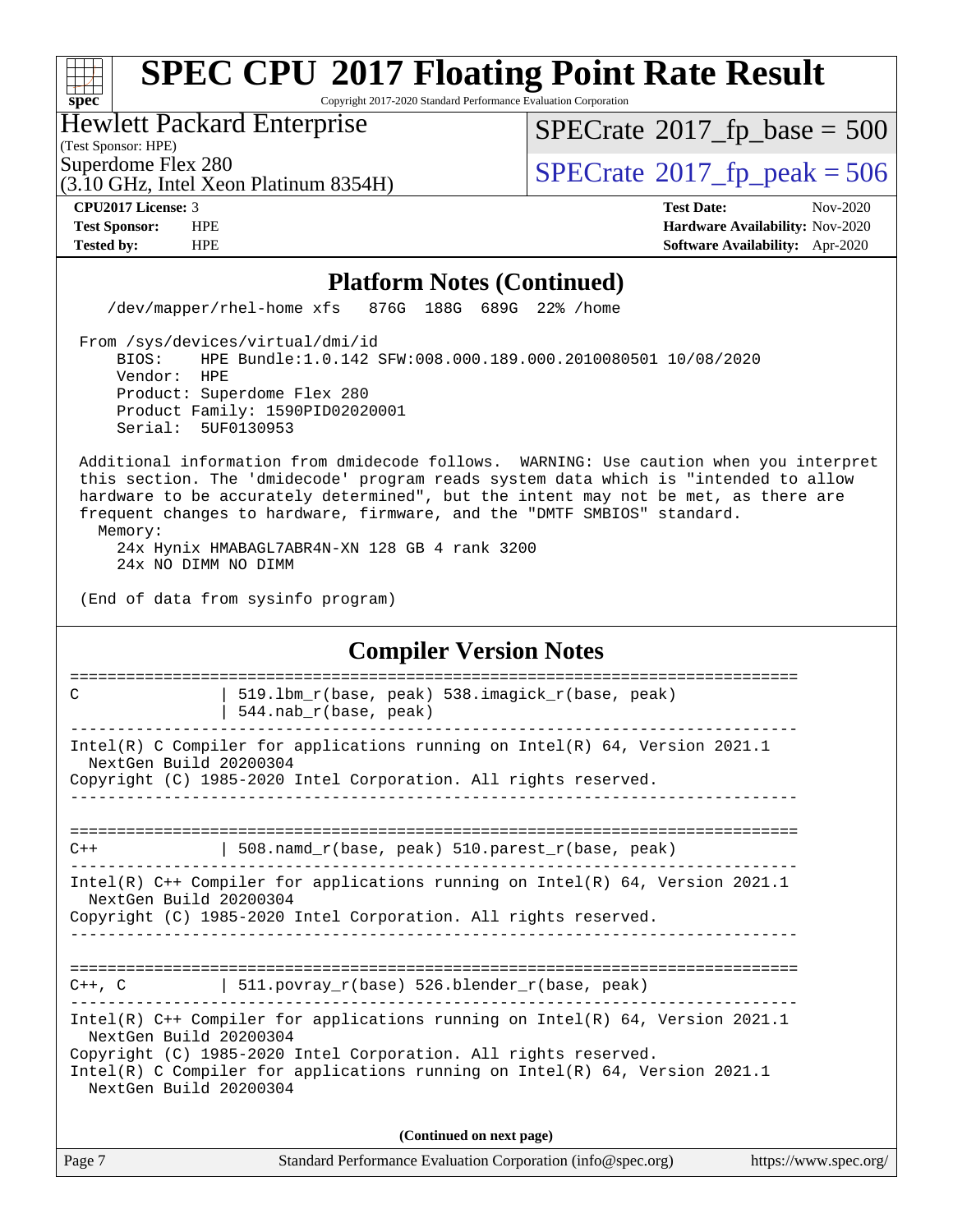#### $\pm$ **[spec](http://www.spec.org/)**

# **[SPEC CPU](http://www.spec.org/auto/cpu2017/Docs/result-fields.html#SPECCPU2017FloatingPointRateResult)[2017 Floating Point Rate Result](http://www.spec.org/auto/cpu2017/Docs/result-fields.html#SPECCPU2017FloatingPointRateResult)**

Copyright 2017-2020 Standard Performance Evaluation Corporation

#### Hewlett Packard Enterprise

 $SPECrate$ <sup>®</sup>[2017\\_fp\\_base =](http://www.spec.org/auto/cpu2017/Docs/result-fields.html#SPECrate2017fpbase) 500

(Test Sponsor: HPE)

(3.10 GHz, Intel Xeon Platinum 8354H)

 $SPECTate@2017_fp\_peak = 506$ 

**[CPU2017 License:](http://www.spec.org/auto/cpu2017/Docs/result-fields.html#CPU2017License)** 3 **[Test Date:](http://www.spec.org/auto/cpu2017/Docs/result-fields.html#TestDate)** Nov-2020 **[Test Sponsor:](http://www.spec.org/auto/cpu2017/Docs/result-fields.html#TestSponsor)** HPE **[Hardware Availability:](http://www.spec.org/auto/cpu2017/Docs/result-fields.html#HardwareAvailability)** Nov-2020 **[Tested by:](http://www.spec.org/auto/cpu2017/Docs/result-fields.html#Testedby)** HPE **[Software Availability:](http://www.spec.org/auto/cpu2017/Docs/result-fields.html#SoftwareAvailability)** Apr-2020

#### **[Compiler Version Notes \(Continued\)](http://www.spec.org/auto/cpu2017/Docs/result-fields.html#CompilerVersionNotes)**

| Copyright (C) 1985-2020 Intel Corporation. All rights reserved.<br>__________________________________                                                                                                                                                                                                                                                       |
|-------------------------------------------------------------------------------------------------------------------------------------------------------------------------------------------------------------------------------------------------------------------------------------------------------------------------------------------------------------|
|                                                                                                                                                                                                                                                                                                                                                             |
| $C++$ , $C$   511.povray_r(peak)                                                                                                                                                                                                                                                                                                                            |
| Intel(R) $C++$ Intel(R) 64 Compiler for applications running on Intel(R) 64,<br>Version 19.1.1.217 Build 20200306<br>Copyright (C) 1985-2020 Intel Corporation. All rights reserved.<br>Intel(R) C Intel(R) 64 Compiler for applications running on Intel(R) 64,<br>Version 19.1.1.217 Build 20200306                                                       |
| Copyright (C) 1985-2020 Intel Corporation. All rights reserved.                                                                                                                                                                                                                                                                                             |
|                                                                                                                                                                                                                                                                                                                                                             |
| $C++$ , C $\qquad$   511.povray_r(base) 526.blender_r(base, peak)                                                                                                                                                                                                                                                                                           |
| Intel(R) $C++$ Compiler for applications running on Intel(R) 64, Version 2021.1<br>NextGen Build 20200304<br>Copyright (C) 1985-2020 Intel Corporation. All rights reserved.<br>Intel(R) C Compiler for applications running on $Intel(R) 64$ , Version 2021.1<br>NextGen Build 20200304<br>Copyright (C) 1985-2020 Intel Corporation. All rights reserved. |
| $C++$ , C $\qquad \qquad$ 511.povray_r(peak)                                                                                                                                                                                                                                                                                                                |
| Intel(R) $C++$ Intel(R) 64 Compiler for applications running on Intel(R) 64,<br>Version 19.1.1.217 Build 20200306<br>Copyright (C) 1985-2020 Intel Corporation. All rights reserved.<br>Intel(R) C Intel(R) 64 Compiler for applications running on Intel(R) 64,<br>Version 19.1.1.217 Build 20200306                                                       |
| Copyright (C) 1985-2020 Intel Corporation. All rights reserved.                                                                                                                                                                                                                                                                                             |
| C++, C, Fortran   507.cactuBSSN_r(base, peak)                                                                                                                                                                                                                                                                                                               |
| Intel(R) $C++$ Compiler for applications running on Intel(R) 64, Version 2021.1<br>NextGen Build 20200304<br>Copyright (C) 1985-2020 Intel Corporation. All rights reserved.<br>Intel(R) C Compiler for applications running on Intel(R) 64, Version 2021.1<br>NextGen Build 20200304<br>Copyright (C) 1985-2020 Intel Corporation. All rights reserved.    |
| $Intel(R)$ Fortran Intel(R) 64 Compiler for applications running on Intel(R)<br>64, Version 19.1.1.217 Build 20200306                                                                                                                                                                                                                                       |
| (Continued on next page)                                                                                                                                                                                                                                                                                                                                    |

| Page 8 | Standard Performance Evaluation Corporation (info@spec.org) | https://www.spec.org/ |
|--------|-------------------------------------------------------------|-----------------------|
|        |                                                             |                       |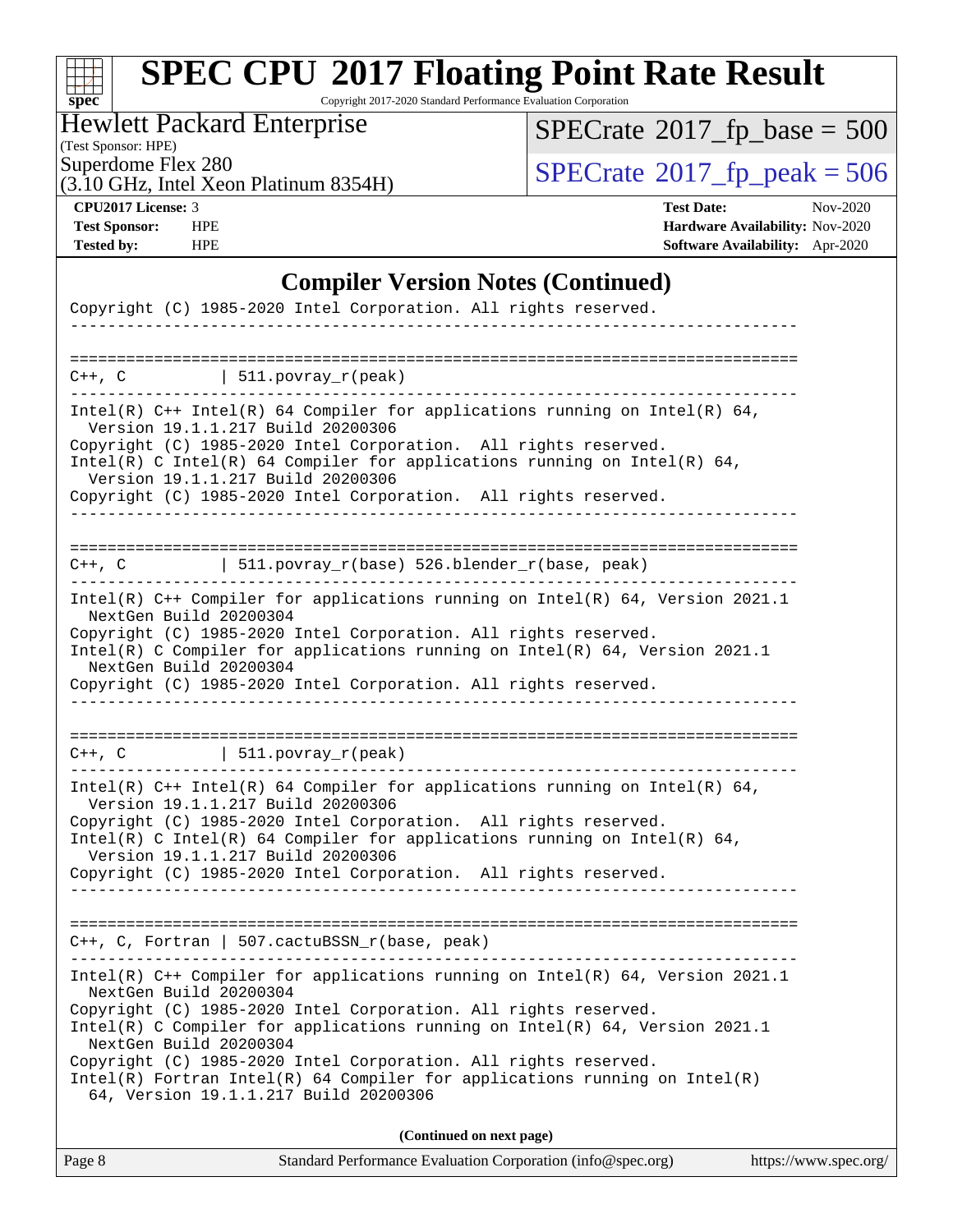#### **[spec](http://www.spec.org/) [SPEC CPU](http://www.spec.org/auto/cpu2017/Docs/result-fields.html#SPECCPU2017FloatingPointRateResult)[2017 Floating Point Rate Result](http://www.spec.org/auto/cpu2017/Docs/result-fields.html#SPECCPU2017FloatingPointRateResult)** Copyright 2017-2020 Standard Performance Evaluation Corporation (Test Sponsor: HPE) Hewlett Packard Enterprise (3.10 GHz, Intel Xeon Platinum 8354H) Superdome Flex 280<br>  $(3.10 \text{ GHz})$  Intel Xeon Platinum 8354H)  $\text{SPECrate}$  $\text{SPECrate}$  $\text{SPECrate}$ <sup>®</sup>[2017\\_fp\\_peak = 5](http://www.spec.org/auto/cpu2017/Docs/result-fields.html#SPECrate2017fppeak)06  $SPECTate$ <sup>®</sup>[2017\\_fp\\_base =](http://www.spec.org/auto/cpu2017/Docs/result-fields.html#SPECrate2017fpbase) 500 **[CPU2017 License:](http://www.spec.org/auto/cpu2017/Docs/result-fields.html#CPU2017License)** 3 **[Test Date:](http://www.spec.org/auto/cpu2017/Docs/result-fields.html#TestDate)** Nov-2020 **[Test Sponsor:](http://www.spec.org/auto/cpu2017/Docs/result-fields.html#TestSponsor)** HPE **[Hardware Availability:](http://www.spec.org/auto/cpu2017/Docs/result-fields.html#HardwareAvailability)** Nov-2020 **[Tested by:](http://www.spec.org/auto/cpu2017/Docs/result-fields.html#Testedby)** HPE **[Software Availability:](http://www.spec.org/auto/cpu2017/Docs/result-fields.html#SoftwareAvailability)** Apr-2020 **[Compiler Version Notes \(Continued\)](http://www.spec.org/auto/cpu2017/Docs/result-fields.html#CompilerVersionNotes)** Copyright (C) 1985-2020 Intel Corporation. All rights reserved. ------------------------------------------------------------------------------ ============================================================================== Fortran | 503.bwaves\_r(base, peak) 549.fotonik3d\_r(base, peak) | 554.roms\_r(base, peak) ------------------------------------------------------------------------------ Intel(R) Fortran Intel(R) 64 Compiler for applications running on Intel(R) 64, Version 19.1.1.217 Build 20200306 Copyright (C) 1985-2020 Intel Corporation. All rights reserved. ------------------------------------------------------------------------------ ============================================================================== Fortran, C | 521.wrf\_r(base)  $527$ .cam4\_r(base, peak) ------------------------------------------------------------------------------ Intel(R) Fortran Intel(R) 64 Compiler for applications running on Intel(R) 64, Version 19.1.1.217 Build 20200306 Copyright (C) 1985-2020 Intel Corporation. All rights reserved. Intel(R) C Compiler for applications running on Intel(R) 64, Version 2021.1 NextGen Build 20200304 Copyright (C) 1985-2020 Intel Corporation. All rights reserved. ------------------------------------------------------------------------------ ============================================================================== Fortran,  $C$  | 521.wrf\_r(peak) ------------------------------------------------------------------------------ Intel(R) Fortran Intel(R) 64 Compiler for applications running on Intel(R) 64, Version 19.1.1.217 Build 20200306 Copyright (C) 1985-2020 Intel Corporation. All rights reserved. Intel(R) C Intel(R) 64 Compiler for applications running on Intel(R)  $64$ , Version 19.1.1.217 Build 20200306 Copyright (C) 1985-2020 Intel Corporation. All rights reserved. ------------------------------------------------------------------------------ ============================================================================== Fortran, C | 521.wrf\_r(base) 527.cam4\_r(base, peak) ------------------------------------------------------------------------------ Intel(R) Fortran Intel(R) 64 Compiler for applications running on Intel(R) 64, Version 19.1.1.217 Build 20200306 Copyright (C) 1985-2020 Intel Corporation. All rights reserved. Intel(R) C Compiler for applications running on Intel(R) 64, Version 2021.1 NextGen Build 20200304 Copyright (C) 1985-2020 Intel Corporation. All rights reserved. ------------------------------------------------------------------------------ ============================================================================== Fortran,  $C$  | 521.wrf\_r(peak) **(Continued on next page)**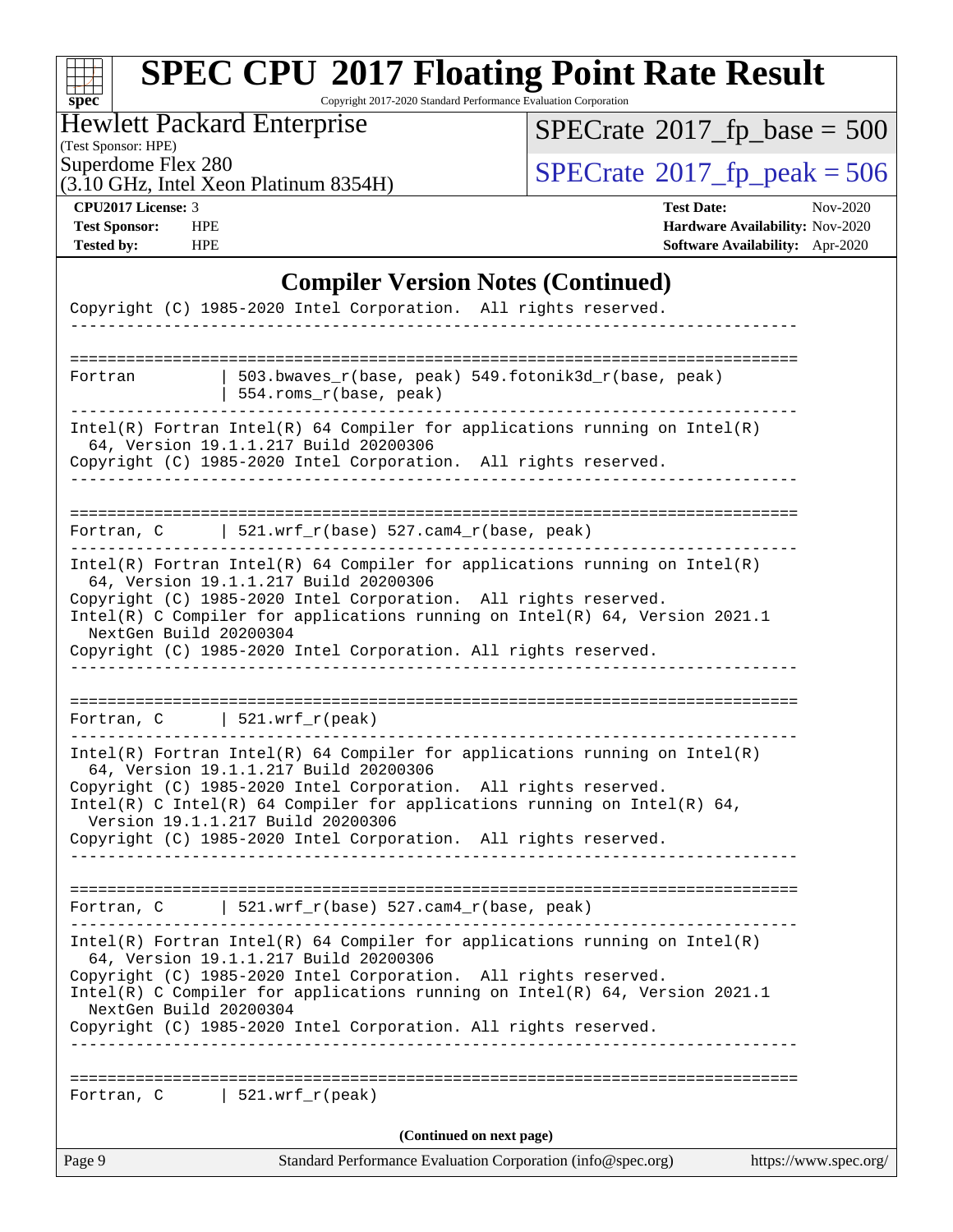#### a ta ƙ **[spec](http://www.spec.org/)**

# **[SPEC CPU](http://www.spec.org/auto/cpu2017/Docs/result-fields.html#SPECCPU2017FloatingPointRateResult)[2017 Floating Point Rate Result](http://www.spec.org/auto/cpu2017/Docs/result-fields.html#SPECCPU2017FloatingPointRateResult)**

Copyright 2017-2020 Standard Performance Evaluation Corporation

#### Hewlett Packard Enterprise

(Test Sponsor: HPE)

 $SPECTate$ <sup>®</sup>[2017\\_fp\\_base =](http://www.spec.org/auto/cpu2017/Docs/result-fields.html#SPECrate2017fpbase) 500

(3.10 GHz, Intel Xeon Platinum 8354H)

Superdome Flex 280<br>(3.10 GHz, Intel Xeon Platinum 8354H)  $\text{SPECrate}$  $\text{SPECrate}$  $\text{SPECrate}$   $2017$  fp\_peak = 506

**[CPU2017 License:](http://www.spec.org/auto/cpu2017/Docs/result-fields.html#CPU2017License)** 3 **[Test Date:](http://www.spec.org/auto/cpu2017/Docs/result-fields.html#TestDate)** Nov-2020 **[Test Sponsor:](http://www.spec.org/auto/cpu2017/Docs/result-fields.html#TestSponsor)** HPE **[Hardware Availability:](http://www.spec.org/auto/cpu2017/Docs/result-fields.html#HardwareAvailability)** Nov-2020 **[Tested by:](http://www.spec.org/auto/cpu2017/Docs/result-fields.html#Testedby)** HPE **[Software Availability:](http://www.spec.org/auto/cpu2017/Docs/result-fields.html#SoftwareAvailability)** Apr-2020

#### **[Compiler Version Notes \(Continued\)](http://www.spec.org/auto/cpu2017/Docs/result-fields.html#CompilerVersionNotes)**

------------------------------------------------------------------------------ Intel(R) Fortran Intel(R) 64 Compiler for applications running on Intel(R) 64, Version 19.1.1.217 Build 20200306 Copyright (C) 1985-2020 Intel Corporation. All rights reserved. Intel(R) C Intel(R) 64 Compiler for applications running on Intel(R)  $64$ , Version 19.1.1.217 Build 20200306 Copyright (C) 1985-2020 Intel Corporation. All rights reserved. ------------------------------------------------------------------------------

### **[Base Compiler Invocation](http://www.spec.org/auto/cpu2017/Docs/result-fields.html#BaseCompilerInvocation)**

[C benchmarks](http://www.spec.org/auto/cpu2017/Docs/result-fields.html#Cbenchmarks):  $i$ cc

[C++ benchmarks:](http://www.spec.org/auto/cpu2017/Docs/result-fields.html#CXXbenchmarks) [icpc](http://www.spec.org/cpu2017/results/res2020q4/cpu2017-20201207-24505.flags.html#user_CXXbase_intel_icpc_c510b6838c7f56d33e37e94d029a35b4a7bccf4766a728ee175e80a419847e808290a9b78be685c44ab727ea267ec2f070ec5dc83b407c0218cded6866a35d07)

[Fortran benchmarks](http://www.spec.org/auto/cpu2017/Docs/result-fields.html#Fortranbenchmarks): [ifort](http://www.spec.org/cpu2017/results/res2020q4/cpu2017-20201207-24505.flags.html#user_FCbase_intel_ifort_8111460550e3ca792625aed983ce982f94888b8b503583aa7ba2b8303487b4d8a21a13e7191a45c5fd58ff318f48f9492884d4413fa793fd88dd292cad7027ca)

[Benchmarks using both Fortran and C](http://www.spec.org/auto/cpu2017/Docs/result-fields.html#BenchmarksusingbothFortranandC): [ifort](http://www.spec.org/cpu2017/results/res2020q4/cpu2017-20201207-24505.flags.html#user_CC_FCbase_intel_ifort_8111460550e3ca792625aed983ce982f94888b8b503583aa7ba2b8303487b4d8a21a13e7191a45c5fd58ff318f48f9492884d4413fa793fd88dd292cad7027ca) [icc](http://www.spec.org/cpu2017/results/res2020q4/cpu2017-20201207-24505.flags.html#user_CC_FCbase_intel_icc_66fc1ee009f7361af1fbd72ca7dcefbb700085f36577c54f309893dd4ec40d12360134090235512931783d35fd58c0460139e722d5067c5574d8eaf2b3e37e92)

[Benchmarks using both C and C++](http://www.spec.org/auto/cpu2017/Docs/result-fields.html#BenchmarksusingbothCandCXX): [icpc](http://www.spec.org/cpu2017/results/res2020q4/cpu2017-20201207-24505.flags.html#user_CC_CXXbase_intel_icpc_c510b6838c7f56d33e37e94d029a35b4a7bccf4766a728ee175e80a419847e808290a9b78be685c44ab727ea267ec2f070ec5dc83b407c0218cded6866a35d07) [icc](http://www.spec.org/cpu2017/results/res2020q4/cpu2017-20201207-24505.flags.html#user_CC_CXXbase_intel_icc_66fc1ee009f7361af1fbd72ca7dcefbb700085f36577c54f309893dd4ec40d12360134090235512931783d35fd58c0460139e722d5067c5574d8eaf2b3e37e92)

[Benchmarks using Fortran, C, and C++:](http://www.spec.org/auto/cpu2017/Docs/result-fields.html#BenchmarksusingFortranCandCXX) [icpc](http://www.spec.org/cpu2017/results/res2020q4/cpu2017-20201207-24505.flags.html#user_CC_CXX_FCbase_intel_icpc_c510b6838c7f56d33e37e94d029a35b4a7bccf4766a728ee175e80a419847e808290a9b78be685c44ab727ea267ec2f070ec5dc83b407c0218cded6866a35d07) [icc](http://www.spec.org/cpu2017/results/res2020q4/cpu2017-20201207-24505.flags.html#user_CC_CXX_FCbase_intel_icc_66fc1ee009f7361af1fbd72ca7dcefbb700085f36577c54f309893dd4ec40d12360134090235512931783d35fd58c0460139e722d5067c5574d8eaf2b3e37e92) [ifort](http://www.spec.org/cpu2017/results/res2020q4/cpu2017-20201207-24505.flags.html#user_CC_CXX_FCbase_intel_ifort_8111460550e3ca792625aed983ce982f94888b8b503583aa7ba2b8303487b4d8a21a13e7191a45c5fd58ff318f48f9492884d4413fa793fd88dd292cad7027ca)

### **[Base Portability Flags](http://www.spec.org/auto/cpu2017/Docs/result-fields.html#BasePortabilityFlags)**

 503.bwaves\_r: [-DSPEC\\_LP64](http://www.spec.org/cpu2017/results/res2020q4/cpu2017-20201207-24505.flags.html#suite_basePORTABILITY503_bwaves_r_DSPEC_LP64) 507.cactuBSSN\_r: [-DSPEC\\_LP64](http://www.spec.org/cpu2017/results/res2020q4/cpu2017-20201207-24505.flags.html#suite_basePORTABILITY507_cactuBSSN_r_DSPEC_LP64) 508.namd\_r: [-DSPEC\\_LP64](http://www.spec.org/cpu2017/results/res2020q4/cpu2017-20201207-24505.flags.html#suite_basePORTABILITY508_namd_r_DSPEC_LP64) 510.parest\_r: [-DSPEC\\_LP64](http://www.spec.org/cpu2017/results/res2020q4/cpu2017-20201207-24505.flags.html#suite_basePORTABILITY510_parest_r_DSPEC_LP64) 511.povray\_r: [-DSPEC\\_LP64](http://www.spec.org/cpu2017/results/res2020q4/cpu2017-20201207-24505.flags.html#suite_basePORTABILITY511_povray_r_DSPEC_LP64) 519.lbm\_r: [-DSPEC\\_LP64](http://www.spec.org/cpu2017/results/res2020q4/cpu2017-20201207-24505.flags.html#suite_basePORTABILITY519_lbm_r_DSPEC_LP64) 521.wrf\_r: [-DSPEC\\_LP64](http://www.spec.org/cpu2017/results/res2020q4/cpu2017-20201207-24505.flags.html#suite_basePORTABILITY521_wrf_r_DSPEC_LP64) [-DSPEC\\_CASE\\_FLAG](http://www.spec.org/cpu2017/results/res2020q4/cpu2017-20201207-24505.flags.html#b521.wrf_r_baseCPORTABILITY_DSPEC_CASE_FLAG) [-convert big\\_endian](http://www.spec.org/cpu2017/results/res2020q4/cpu2017-20201207-24505.flags.html#user_baseFPORTABILITY521_wrf_r_convert_big_endian_c3194028bc08c63ac5d04de18c48ce6d347e4e562e8892b8bdbdc0214820426deb8554edfa529a3fb25a586e65a3d812c835984020483e7e73212c4d31a38223) 526.blender\_r: [-DSPEC\\_LP64](http://www.spec.org/cpu2017/results/res2020q4/cpu2017-20201207-24505.flags.html#suite_basePORTABILITY526_blender_r_DSPEC_LP64) [-DSPEC\\_LINUX](http://www.spec.org/cpu2017/results/res2020q4/cpu2017-20201207-24505.flags.html#b526.blender_r_baseCPORTABILITY_DSPEC_LINUX) [-funsigned-char](http://www.spec.org/cpu2017/results/res2020q4/cpu2017-20201207-24505.flags.html#user_baseCPORTABILITY526_blender_r_force_uchar_40c60f00ab013830e2dd6774aeded3ff59883ba5a1fc5fc14077f794d777847726e2a5858cbc7672e36e1b067e7e5c1d9a74f7176df07886a243d7cc18edfe67) 527.cam4\_r: [-DSPEC\\_LP64](http://www.spec.org/cpu2017/results/res2020q4/cpu2017-20201207-24505.flags.html#suite_basePORTABILITY527_cam4_r_DSPEC_LP64) [-DSPEC\\_CASE\\_FLAG](http://www.spec.org/cpu2017/results/res2020q4/cpu2017-20201207-24505.flags.html#b527.cam4_r_baseCPORTABILITY_DSPEC_CASE_FLAG) 538.imagick\_r: [-DSPEC\\_LP64](http://www.spec.org/cpu2017/results/res2020q4/cpu2017-20201207-24505.flags.html#suite_basePORTABILITY538_imagick_r_DSPEC_LP64) 544.nab\_r: [-DSPEC\\_LP64](http://www.spec.org/cpu2017/results/res2020q4/cpu2017-20201207-24505.flags.html#suite_basePORTABILITY544_nab_r_DSPEC_LP64) 549.fotonik3d\_r: [-DSPEC\\_LP64](http://www.spec.org/cpu2017/results/res2020q4/cpu2017-20201207-24505.flags.html#suite_basePORTABILITY549_fotonik3d_r_DSPEC_LP64)

**(Continued on next page)**

Page 10 Standard Performance Evaluation Corporation [\(info@spec.org\)](mailto:info@spec.org) <https://www.spec.org/>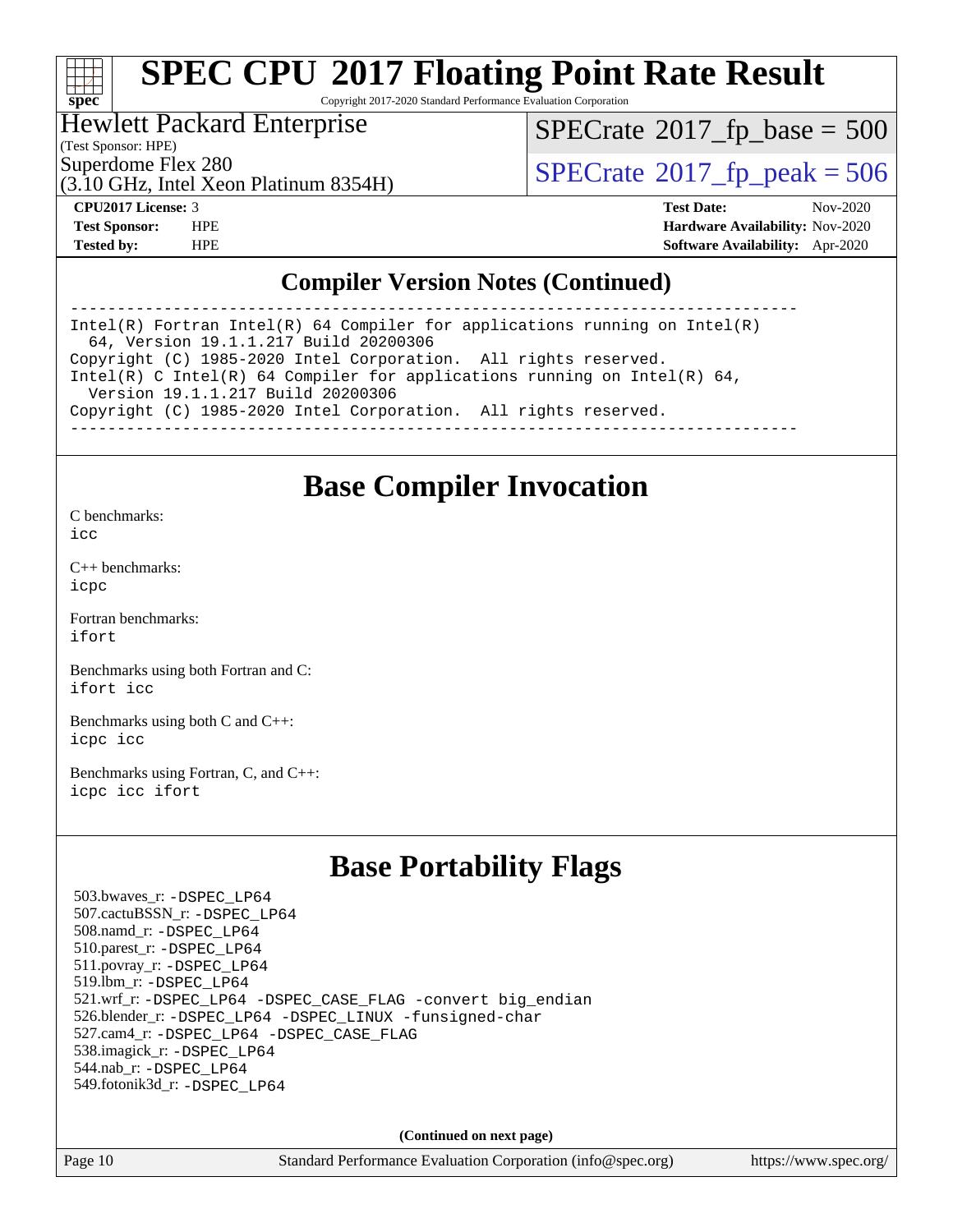# **[spec](http://www.spec.org/)**

# **[SPEC CPU](http://www.spec.org/auto/cpu2017/Docs/result-fields.html#SPECCPU2017FloatingPointRateResult)[2017 Floating Point Rate Result](http://www.spec.org/auto/cpu2017/Docs/result-fields.html#SPECCPU2017FloatingPointRateResult)**

Copyright 2017-2020 Standard Performance Evaluation Corporation

#### Hewlett Packard Enterprise

(Test Sponsor: HPE)

 $SPECTate$ <sup>®</sup>[2017\\_fp\\_base =](http://www.spec.org/auto/cpu2017/Docs/result-fields.html#SPECrate2017fpbase) 500

(3.10 GHz, Intel Xeon Platinum 8354H)

Superdome Flex 280<br>(3.10 GHz, Intel Xeon Platinum 8354H)  $\text{SPECrate}$  $\text{SPECrate}$  $\text{SPECrate}$   $2017$  fp\_peak = 506

**[CPU2017 License:](http://www.spec.org/auto/cpu2017/Docs/result-fields.html#CPU2017License)** 3 **[Test Date:](http://www.spec.org/auto/cpu2017/Docs/result-fields.html#TestDate)** Nov-2020 **[Test Sponsor:](http://www.spec.org/auto/cpu2017/Docs/result-fields.html#TestSponsor)** HPE **[Hardware Availability:](http://www.spec.org/auto/cpu2017/Docs/result-fields.html#HardwareAvailability)** Nov-2020 **[Tested by:](http://www.spec.org/auto/cpu2017/Docs/result-fields.html#Testedby)** HPE **[Software Availability:](http://www.spec.org/auto/cpu2017/Docs/result-fields.html#SoftwareAvailability)** Apr-2020

## **[Base Portability Flags \(Continued\)](http://www.spec.org/auto/cpu2017/Docs/result-fields.html#BasePortabilityFlags)**

554.roms\_r: [-DSPEC\\_LP64](http://www.spec.org/cpu2017/results/res2020q4/cpu2017-20201207-24505.flags.html#suite_basePORTABILITY554_roms_r_DSPEC_LP64)

### **[Base Optimization Flags](http://www.spec.org/auto/cpu2017/Docs/result-fields.html#BaseOptimizationFlags)**

[C benchmarks](http://www.spec.org/auto/cpu2017/Docs/result-fields.html#Cbenchmarks):

#### [-m64](http://www.spec.org/cpu2017/results/res2020q4/cpu2017-20201207-24505.flags.html#user_CCbase_m64-icc) [-qnextgen](http://www.spec.org/cpu2017/results/res2020q4/cpu2017-20201207-24505.flags.html#user_CCbase_f-qnextgen) [-std=c11](http://www.spec.org/cpu2017/results/res2020q4/cpu2017-20201207-24505.flags.html#user_CCbase_std-icc-std_0e1c27790398a4642dfca32ffe6c27b5796f9c2d2676156f2e42c9c44eaad0c049b1cdb667a270c34d979996257aeb8fc440bfb01818dbc9357bd9d174cb8524) [-Wl,-plugin-opt=-x86-branches-within-32B-boundaries](http://www.spec.org/cpu2017/results/res2020q4/cpu2017-20201207-24505.flags.html#user_CCbase_f-x86-branches-within-32B-boundaries_0098b4e4317ae60947b7b728078a624952a08ac37a3c797dfb4ffeb399e0c61a9dd0f2f44ce917e9361fb9076ccb15e7824594512dd315205382d84209e912f3) [-Wl,-z,muldefs](http://www.spec.org/cpu2017/results/res2020q4/cpu2017-20201207-24505.flags.html#user_CCbase_link_force_multiple1_b4cbdb97b34bdee9ceefcfe54f4c8ea74255f0b02a4b23e853cdb0e18eb4525ac79b5a88067c842dd0ee6996c24547a27a4b99331201badda8798ef8a743f577) [-fuse-ld=gold](http://www.spec.org/cpu2017/results/res2020q4/cpu2017-20201207-24505.flags.html#user_CCbase_f-fuse-ld_920b3586e2b8c6e0748b9c84fa9b744736ba725a32cab14ad8f3d4ad28eecb2f59d1144823d2e17006539a88734fe1fc08fc3035f7676166309105a78aaabc32) [-xCORE-AVX512](http://www.spec.org/cpu2017/results/res2020q4/cpu2017-20201207-24505.flags.html#user_CCbase_f-xCORE-AVX512) [-Ofast](http://www.spec.org/cpu2017/results/res2020q4/cpu2017-20201207-24505.flags.html#user_CCbase_f-Ofast) [-ffast-math](http://www.spec.org/cpu2017/results/res2020q4/cpu2017-20201207-24505.flags.html#user_CCbase_f-ffast-math) [-flto](http://www.spec.org/cpu2017/results/res2020q4/cpu2017-20201207-24505.flags.html#user_CCbase_f-flto) [-mfpmath=sse](http://www.spec.org/cpu2017/results/res2020q4/cpu2017-20201207-24505.flags.html#user_CCbase_f-mfpmath_70eb8fac26bde974f8ab713bc9086c5621c0b8d2f6c86f38af0bd7062540daf19db5f3a066d8c6684be05d84c9b6322eb3b5be6619d967835195b93d6c02afa1) [-funroll-loops](http://www.spec.org/cpu2017/results/res2020q4/cpu2017-20201207-24505.flags.html#user_CCbase_f-funroll-loops) [-qopt-mem-layout-trans=4](http://www.spec.org/cpu2017/results/res2020q4/cpu2017-20201207-24505.flags.html#user_CCbase_f-qopt-mem-layout-trans_fa39e755916c150a61361b7846f310bcdf6f04e385ef281cadf3647acec3f0ae266d1a1d22d972a7087a248fd4e6ca390a3634700869573d231a252c784941a8) [-L/usr/local/jemalloc64-5.0.1/lib](http://www.spec.org/cpu2017/results/res2020q4/cpu2017-20201207-24505.flags.html#user_CCbase_jemalloc_link_path64_1_cc289568b1a6c0fd3b62c91b824c27fcb5af5e8098e6ad028160d21144ef1b8aef3170d2acf0bee98a8da324cfe4f67d0a3d0c4cc4673d993d694dc2a0df248b) [-ljemalloc](http://www.spec.org/cpu2017/results/res2020q4/cpu2017-20201207-24505.flags.html#user_CCbase_jemalloc_link_lib_d1249b907c500fa1c0672f44f562e3d0f79738ae9e3c4a9c376d49f265a04b9c99b167ecedbf6711b3085be911c67ff61f150a17b3472be731631ba4d0471706)

[C++ benchmarks:](http://www.spec.org/auto/cpu2017/Docs/result-fields.html#CXXbenchmarks)

```
-m64 -qnextgen -Wl,-plugin-opt=-x86-branches-within-32B-boundaries
-Wl,-z,muldefs -fuse-ld=gold -xCORE-AVX512 -Ofast -ffast-math -flto
-mfpmath=sse -funroll-loops -qopt-mem-layout-trans=4
-L/usr/local/jemalloc64-5.0.1/lib -ljemalloc
```
[Fortran benchmarks](http://www.spec.org/auto/cpu2017/Docs/result-fields.html#Fortranbenchmarks):

```
-m64 -Wl,-plugin-opt=-x86-branches-within-32B-boundaries -Wl,-z,muldefs
-fuse-ld=gold -xCORE-AVX512 -O3 -ipo -no-prec-div -qopt-prefetch
-ffinite-math-only -qopt-multiple-gather-scatter-by-shuffles
-qopt-mem-layout-trans=4 -nostandard-realloc-lhs -align array32byte
-auto -mbranches-within-32B-boundaries
-L/usr/local/jemalloc64-5.0.1/lib -ljemalloc
```
[Benchmarks using both Fortran and C](http://www.spec.org/auto/cpu2017/Docs/result-fields.html#BenchmarksusingbothFortranandC):

```
-m64 -qnextgen -std=c11
-Wl,-plugin-opt=-x86-branches-within-32B-boundaries -Wl,-z,muldefs
-fuse-ld=gold -xCORE-AVX512 -Ofast -ffast-math -flto -mfpmath=sse
-funroll-loops -qopt-mem-layout-trans=4 -O3 -ipo -no-prec-div
-qopt-prefetch -ffinite-math-only
-qopt-multiple-gather-scatter-by-shuffles -nostandard-realloc-lhs
-align array32byte -auto -mbranches-within-32B-boundaries
-L/usr/local/jemalloc64-5.0.1/lib -ljemalloc
```
[Benchmarks using both C and C++](http://www.spec.org/auto/cpu2017/Docs/result-fields.html#BenchmarksusingbothCandCXX):

```
-m64 -qnextgen -std=c11
-Wl,-plugin-opt=-x86-branches-within-32B-boundaries -Wl,-z,muldefs
-fuse-ld=gold -xCORE-AVX512 -Ofast -ffast-math -flto -mfpmath=sse
-funroll-loops -qopt-mem-layout-trans=4
-L/usr/local/jemalloc64-5.0.1/lib -ljemalloc
```

```
Benchmarks using Fortran, C, and C++: 
-m64 -qnextgen -std=c11
```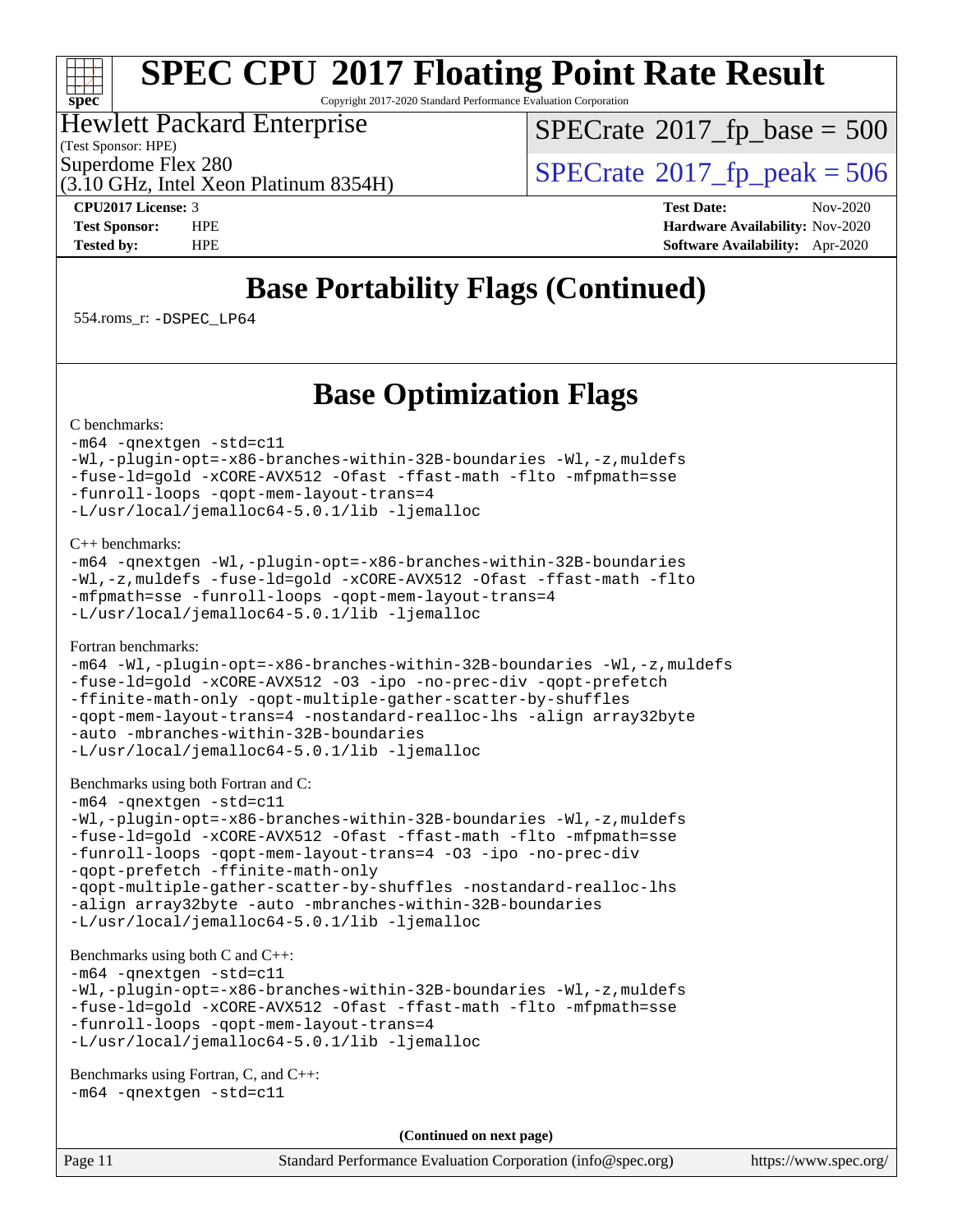

Copyright 2017-2020 Standard Performance Evaluation Corporation

#### Hewlett Packard Enterprise

(Test Sponsor: HPE)

 $SPECTate$ <sup>®</sup>[2017\\_fp\\_base =](http://www.spec.org/auto/cpu2017/Docs/result-fields.html#SPECrate2017fpbase) 500

(3.10 GHz, Intel Xeon Platinum 8354H)

Superdome Flex 280<br>(3.10 GHz, Intel Xeon Platinum 8354H)  $\text{SPECrate}$  $\text{SPECrate}$  $\text{SPECrate}$   $2017$  fp\_peak = 506

**[CPU2017 License:](http://www.spec.org/auto/cpu2017/Docs/result-fields.html#CPU2017License)** 3 **[Test Date:](http://www.spec.org/auto/cpu2017/Docs/result-fields.html#TestDate)** Nov-2020 **[Test Sponsor:](http://www.spec.org/auto/cpu2017/Docs/result-fields.html#TestSponsor)** HPE **[Hardware Availability:](http://www.spec.org/auto/cpu2017/Docs/result-fields.html#HardwareAvailability)** Nov-2020 **[Tested by:](http://www.spec.org/auto/cpu2017/Docs/result-fields.html#Testedby)** HPE **[Software Availability:](http://www.spec.org/auto/cpu2017/Docs/result-fields.html#SoftwareAvailability)** Apr-2020

### **[Base Optimization Flags \(Continued\)](http://www.spec.org/auto/cpu2017/Docs/result-fields.html#BaseOptimizationFlags)**

[Benchmarks using Fortran, C, and C++](http://www.spec.org/auto/cpu2017/Docs/result-fields.html#BenchmarksusingFortranCandCXX) (continued):

[-Wl,-plugin-opt=-x86-branches-within-32B-boundaries](http://www.spec.org/cpu2017/results/res2020q4/cpu2017-20201207-24505.flags.html#user_CC_CXX_FCbase_f-x86-branches-within-32B-boundaries_0098b4e4317ae60947b7b728078a624952a08ac37a3c797dfb4ffeb399e0c61a9dd0f2f44ce917e9361fb9076ccb15e7824594512dd315205382d84209e912f3) [-Wl,-z,muldefs](http://www.spec.org/cpu2017/results/res2020q4/cpu2017-20201207-24505.flags.html#user_CC_CXX_FCbase_link_force_multiple1_b4cbdb97b34bdee9ceefcfe54f4c8ea74255f0b02a4b23e853cdb0e18eb4525ac79b5a88067c842dd0ee6996c24547a27a4b99331201badda8798ef8a743f577) [-fuse-ld=gold](http://www.spec.org/cpu2017/results/res2020q4/cpu2017-20201207-24505.flags.html#user_CC_CXX_FCbase_f-fuse-ld_920b3586e2b8c6e0748b9c84fa9b744736ba725a32cab14ad8f3d4ad28eecb2f59d1144823d2e17006539a88734fe1fc08fc3035f7676166309105a78aaabc32) [-xCORE-AVX512](http://www.spec.org/cpu2017/results/res2020q4/cpu2017-20201207-24505.flags.html#user_CC_CXX_FCbase_f-xCORE-AVX512) [-Ofast](http://www.spec.org/cpu2017/results/res2020q4/cpu2017-20201207-24505.flags.html#user_CC_CXX_FCbase_f-Ofast) [-ffast-math](http://www.spec.org/cpu2017/results/res2020q4/cpu2017-20201207-24505.flags.html#user_CC_CXX_FCbase_f-ffast-math) [-flto](http://www.spec.org/cpu2017/results/res2020q4/cpu2017-20201207-24505.flags.html#user_CC_CXX_FCbase_f-flto) [-mfpmath=sse](http://www.spec.org/cpu2017/results/res2020q4/cpu2017-20201207-24505.flags.html#user_CC_CXX_FCbase_f-mfpmath_70eb8fac26bde974f8ab713bc9086c5621c0b8d2f6c86f38af0bd7062540daf19db5f3a066d8c6684be05d84c9b6322eb3b5be6619d967835195b93d6c02afa1) [-funroll-loops](http://www.spec.org/cpu2017/results/res2020q4/cpu2017-20201207-24505.flags.html#user_CC_CXX_FCbase_f-funroll-loops) [-qopt-mem-layout-trans=4](http://www.spec.org/cpu2017/results/res2020q4/cpu2017-20201207-24505.flags.html#user_CC_CXX_FCbase_f-qopt-mem-layout-trans_fa39e755916c150a61361b7846f310bcdf6f04e385ef281cadf3647acec3f0ae266d1a1d22d972a7087a248fd4e6ca390a3634700869573d231a252c784941a8) [-O3](http://www.spec.org/cpu2017/results/res2020q4/cpu2017-20201207-24505.flags.html#user_CC_CXX_FCbase_f-O3) [-ipo](http://www.spec.org/cpu2017/results/res2020q4/cpu2017-20201207-24505.flags.html#user_CC_CXX_FCbase_f-ipo) [-no-prec-div](http://www.spec.org/cpu2017/results/res2020q4/cpu2017-20201207-24505.flags.html#user_CC_CXX_FCbase_f-no-prec-div) [-qopt-prefetch](http://www.spec.org/cpu2017/results/res2020q4/cpu2017-20201207-24505.flags.html#user_CC_CXX_FCbase_f-qopt-prefetch) [-ffinite-math-only](http://www.spec.org/cpu2017/results/res2020q4/cpu2017-20201207-24505.flags.html#user_CC_CXX_FCbase_f_finite_math_only_cb91587bd2077682c4b38af759c288ed7c732db004271a9512da14a4f8007909a5f1427ecbf1a0fb78ff2a814402c6114ac565ca162485bbcae155b5e4258871) [-qopt-multiple-gather-scatter-by-shuffles](http://www.spec.org/cpu2017/results/res2020q4/cpu2017-20201207-24505.flags.html#user_CC_CXX_FCbase_f-qopt-multiple-gather-scatter-by-shuffles) [-nostandard-realloc-lhs](http://www.spec.org/cpu2017/results/res2020q4/cpu2017-20201207-24505.flags.html#user_CC_CXX_FCbase_f_2003_std_realloc_82b4557e90729c0f113870c07e44d33d6f5a304b4f63d4c15d2d0f1fab99f5daaed73bdb9275d9ae411527f28b936061aa8b9c8f2d63842963b95c9dd6426b8a) [-align array32byte](http://www.spec.org/cpu2017/results/res2020q4/cpu2017-20201207-24505.flags.html#user_CC_CXX_FCbase_align_array32byte_b982fe038af199962ba9a80c053b8342c548c85b40b8e86eb3cc33dee0d7986a4af373ac2d51c3f7cf710a18d62fdce2948f201cd044323541f22fc0fffc51b6) [-auto](http://www.spec.org/cpu2017/results/res2020q4/cpu2017-20201207-24505.flags.html#user_CC_CXX_FCbase_f-auto) [-mbranches-within-32B-boundaries](http://www.spec.org/cpu2017/results/res2020q4/cpu2017-20201207-24505.flags.html#user_CC_CXX_FCbase_f-mbranches-within-32B-boundaries) [-L/usr/local/jemalloc64-5.0.1/lib](http://www.spec.org/cpu2017/results/res2020q4/cpu2017-20201207-24505.flags.html#user_CC_CXX_FCbase_jemalloc_link_path64_1_cc289568b1a6c0fd3b62c91b824c27fcb5af5e8098e6ad028160d21144ef1b8aef3170d2acf0bee98a8da324cfe4f67d0a3d0c4cc4673d993d694dc2a0df248b) [-ljemalloc](http://www.spec.org/cpu2017/results/res2020q4/cpu2017-20201207-24505.flags.html#user_CC_CXX_FCbase_jemalloc_link_lib_d1249b907c500fa1c0672f44f562e3d0f79738ae9e3c4a9c376d49f265a04b9c99b167ecedbf6711b3085be911c67ff61f150a17b3472be731631ba4d0471706)

### **[Peak Compiler Invocation](http://www.spec.org/auto/cpu2017/Docs/result-fields.html#PeakCompilerInvocation)**

[C benchmarks](http://www.spec.org/auto/cpu2017/Docs/result-fields.html#Cbenchmarks): [icc](http://www.spec.org/cpu2017/results/res2020q4/cpu2017-20201207-24505.flags.html#user_CCpeak_intel_icc_66fc1ee009f7361af1fbd72ca7dcefbb700085f36577c54f309893dd4ec40d12360134090235512931783d35fd58c0460139e722d5067c5574d8eaf2b3e37e92)

[C++ benchmarks:](http://www.spec.org/auto/cpu2017/Docs/result-fields.html#CXXbenchmarks) [icpc](http://www.spec.org/cpu2017/results/res2020q4/cpu2017-20201207-24505.flags.html#user_CXXpeak_intel_icpc_c510b6838c7f56d33e37e94d029a35b4a7bccf4766a728ee175e80a419847e808290a9b78be685c44ab727ea267ec2f070ec5dc83b407c0218cded6866a35d07)

[Fortran benchmarks](http://www.spec.org/auto/cpu2017/Docs/result-fields.html#Fortranbenchmarks): [ifort](http://www.spec.org/cpu2017/results/res2020q4/cpu2017-20201207-24505.flags.html#user_FCpeak_intel_ifort_8111460550e3ca792625aed983ce982f94888b8b503583aa7ba2b8303487b4d8a21a13e7191a45c5fd58ff318f48f9492884d4413fa793fd88dd292cad7027ca)

[Benchmarks using both Fortran and C](http://www.spec.org/auto/cpu2017/Docs/result-fields.html#BenchmarksusingbothFortranandC): [ifort](http://www.spec.org/cpu2017/results/res2020q4/cpu2017-20201207-24505.flags.html#user_CC_FCpeak_intel_ifort_8111460550e3ca792625aed983ce982f94888b8b503583aa7ba2b8303487b4d8a21a13e7191a45c5fd58ff318f48f9492884d4413fa793fd88dd292cad7027ca) [icc](http://www.spec.org/cpu2017/results/res2020q4/cpu2017-20201207-24505.flags.html#user_CC_FCpeak_intel_icc_66fc1ee009f7361af1fbd72ca7dcefbb700085f36577c54f309893dd4ec40d12360134090235512931783d35fd58c0460139e722d5067c5574d8eaf2b3e37e92)

[Benchmarks using both C and C++](http://www.spec.org/auto/cpu2017/Docs/result-fields.html#BenchmarksusingbothCandCXX): [icpc](http://www.spec.org/cpu2017/results/res2020q4/cpu2017-20201207-24505.flags.html#user_CC_CXXpeak_intel_icpc_c510b6838c7f56d33e37e94d029a35b4a7bccf4766a728ee175e80a419847e808290a9b78be685c44ab727ea267ec2f070ec5dc83b407c0218cded6866a35d07) [icc](http://www.spec.org/cpu2017/results/res2020q4/cpu2017-20201207-24505.flags.html#user_CC_CXXpeak_intel_icc_66fc1ee009f7361af1fbd72ca7dcefbb700085f36577c54f309893dd4ec40d12360134090235512931783d35fd58c0460139e722d5067c5574d8eaf2b3e37e92)

[Benchmarks using Fortran, C, and C++:](http://www.spec.org/auto/cpu2017/Docs/result-fields.html#BenchmarksusingFortranCandCXX) [icpc](http://www.spec.org/cpu2017/results/res2020q4/cpu2017-20201207-24505.flags.html#user_CC_CXX_FCpeak_intel_icpc_c510b6838c7f56d33e37e94d029a35b4a7bccf4766a728ee175e80a419847e808290a9b78be685c44ab727ea267ec2f070ec5dc83b407c0218cded6866a35d07) [icc](http://www.spec.org/cpu2017/results/res2020q4/cpu2017-20201207-24505.flags.html#user_CC_CXX_FCpeak_intel_icc_66fc1ee009f7361af1fbd72ca7dcefbb700085f36577c54f309893dd4ec40d12360134090235512931783d35fd58c0460139e722d5067c5574d8eaf2b3e37e92) [ifort](http://www.spec.org/cpu2017/results/res2020q4/cpu2017-20201207-24505.flags.html#user_CC_CXX_FCpeak_intel_ifort_8111460550e3ca792625aed983ce982f94888b8b503583aa7ba2b8303487b4d8a21a13e7191a45c5fd58ff318f48f9492884d4413fa793fd88dd292cad7027ca)

### **[Peak Portability Flags](http://www.spec.org/auto/cpu2017/Docs/result-fields.html#PeakPortabilityFlags)**

Same as Base Portability Flags

### **[Peak Optimization Flags](http://www.spec.org/auto/cpu2017/Docs/result-fields.html#PeakOptimizationFlags)**

[C benchmarks](http://www.spec.org/auto/cpu2017/Docs/result-fields.html#Cbenchmarks):

519.lbm\_r: basepeak = yes

**(Continued on next page)**

Page 12 Standard Performance Evaluation Corporation [\(info@spec.org\)](mailto:info@spec.org) <https://www.spec.org/>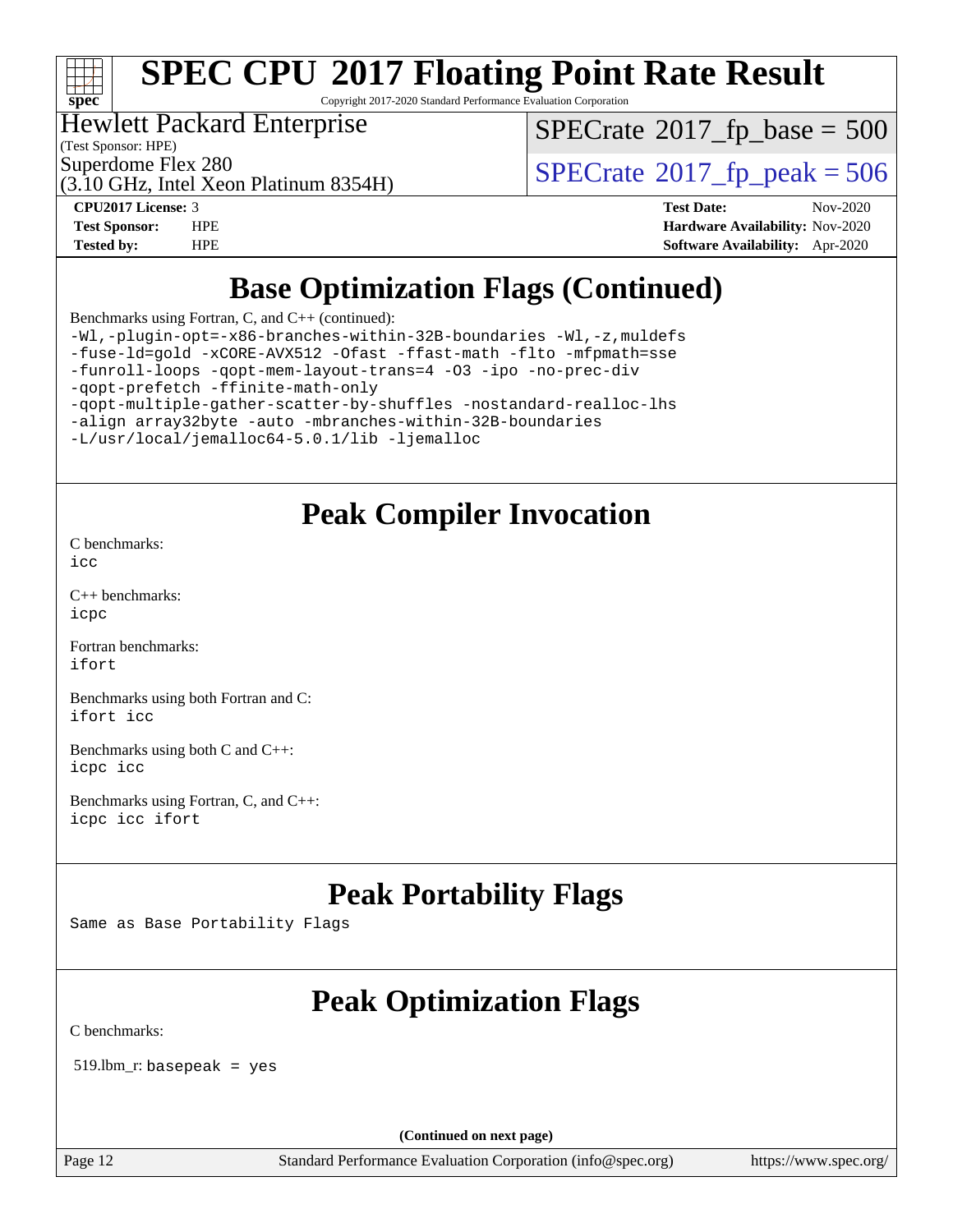

Copyright 2017-2020 Standard Performance Evaluation Corporation

#### Hewlett Packard Enterprise

(Test Sponsor: HPE)

 $SPECTate$ <sup>®</sup>[2017\\_fp\\_base =](http://www.spec.org/auto/cpu2017/Docs/result-fields.html#SPECrate2017fpbase) 500

(3.10 GHz, Intel Xeon Platinum 8354H)

Superdome Flex 280<br>(3.10 GHz, Intel Xeon Platinum 8354H)  $\text{SPECrate}$  $\text{SPECrate}$  $\text{SPECrate}$   $2017$  fp\_peak = 506

**[CPU2017 License:](http://www.spec.org/auto/cpu2017/Docs/result-fields.html#CPU2017License)** 3 **[Test Date:](http://www.spec.org/auto/cpu2017/Docs/result-fields.html#TestDate)** Nov-2020 **[Test Sponsor:](http://www.spec.org/auto/cpu2017/Docs/result-fields.html#TestSponsor)** HPE **[Hardware Availability:](http://www.spec.org/auto/cpu2017/Docs/result-fields.html#HardwareAvailability)** Nov-2020 **[Tested by:](http://www.spec.org/auto/cpu2017/Docs/result-fields.html#Testedby)** HPE **[Software Availability:](http://www.spec.org/auto/cpu2017/Docs/result-fields.html#SoftwareAvailability)** Apr-2020

## **[Peak Optimization Flags \(Continued\)](http://www.spec.org/auto/cpu2017/Docs/result-fields.html#PeakOptimizationFlags)**

 538.imagick\_r: basepeak = yes  $544$ .nab\_r: basepeak = yes [C++ benchmarks:](http://www.spec.org/auto/cpu2017/Docs/result-fields.html#CXXbenchmarks) 508.namd\_r: basepeak = yes 510.parest\_r: [-m64](http://www.spec.org/cpu2017/results/res2020q4/cpu2017-20201207-24505.flags.html#user_peakCXXLD510_parest_r_m64-icc) [-qnextgen](http://www.spec.org/cpu2017/results/res2020q4/cpu2017-20201207-24505.flags.html#user_peakCXXLD510_parest_r_f-qnextgen) [-Wl,-plugin-opt=-x86-branches-within-32B-boundaries](http://www.spec.org/cpu2017/results/res2020q4/cpu2017-20201207-24505.flags.html#user_peakLDFLAGS510_parest_r_f-x86-branches-within-32B-boundaries_0098b4e4317ae60947b7b728078a624952a08ac37a3c797dfb4ffeb399e0c61a9dd0f2f44ce917e9361fb9076ccb15e7824594512dd315205382d84209e912f3) [-Wl,-z,muldefs](http://www.spec.org/cpu2017/results/res2020q4/cpu2017-20201207-24505.flags.html#user_peakEXTRA_LDFLAGS510_parest_r_link_force_multiple1_b4cbdb97b34bdee9ceefcfe54f4c8ea74255f0b02a4b23e853cdb0e18eb4525ac79b5a88067c842dd0ee6996c24547a27a4b99331201badda8798ef8a743f577) [-fuse-ld=gold](http://www.spec.org/cpu2017/results/res2020q4/cpu2017-20201207-24505.flags.html#user_peakEXTRA_LDFLAGS510_parest_r_f-fuse-ld_920b3586e2b8c6e0748b9c84fa9b744736ba725a32cab14ad8f3d4ad28eecb2f59d1144823d2e17006539a88734fe1fc08fc3035f7676166309105a78aaabc32) [-xCORE-AVX512](http://www.spec.org/cpu2017/results/res2020q4/cpu2017-20201207-24505.flags.html#user_peakCXXOPTIMIZE510_parest_r_f-xCORE-AVX512) [-Ofast](http://www.spec.org/cpu2017/results/res2020q4/cpu2017-20201207-24505.flags.html#user_peakCXXOPTIMIZE510_parest_r_f-Ofast) [-ffast-math](http://www.spec.org/cpu2017/results/res2020q4/cpu2017-20201207-24505.flags.html#user_peakCXXOPTIMIZE510_parest_r_f-ffast-math) [-flto](http://www.spec.org/cpu2017/results/res2020q4/cpu2017-20201207-24505.flags.html#user_peakCXXOPTIMIZE510_parest_r_f-flto) [-mfpmath=sse](http://www.spec.org/cpu2017/results/res2020q4/cpu2017-20201207-24505.flags.html#user_peakCXXOPTIMIZE510_parest_r_f-mfpmath_70eb8fac26bde974f8ab713bc9086c5621c0b8d2f6c86f38af0bd7062540daf19db5f3a066d8c6684be05d84c9b6322eb3b5be6619d967835195b93d6c02afa1) [-funroll-loops](http://www.spec.org/cpu2017/results/res2020q4/cpu2017-20201207-24505.flags.html#user_peakCXXOPTIMIZE510_parest_r_f-funroll-loops) [-qopt-mem-layout-trans=4](http://www.spec.org/cpu2017/results/res2020q4/cpu2017-20201207-24505.flags.html#user_peakCXXOPTIMIZE510_parest_r_f-qopt-mem-layout-trans_fa39e755916c150a61361b7846f310bcdf6f04e385ef281cadf3647acec3f0ae266d1a1d22d972a7087a248fd4e6ca390a3634700869573d231a252c784941a8) [-L/usr/local/jemalloc64-5.0.1/lib](http://www.spec.org/cpu2017/results/res2020q4/cpu2017-20201207-24505.flags.html#user_peakEXTRA_LIBS510_parest_r_jemalloc_link_path64_1_cc289568b1a6c0fd3b62c91b824c27fcb5af5e8098e6ad028160d21144ef1b8aef3170d2acf0bee98a8da324cfe4f67d0a3d0c4cc4673d993d694dc2a0df248b) [-ljemalloc](http://www.spec.org/cpu2017/results/res2020q4/cpu2017-20201207-24505.flags.html#user_peakEXTRA_LIBS510_parest_r_jemalloc_link_lib_d1249b907c500fa1c0672f44f562e3d0f79738ae9e3c4a9c376d49f265a04b9c99b167ecedbf6711b3085be911c67ff61f150a17b3472be731631ba4d0471706) [Fortran benchmarks](http://www.spec.org/auto/cpu2017/Docs/result-fields.html#Fortranbenchmarks): 503.bwaves\_r: [-m64](http://www.spec.org/cpu2017/results/res2020q4/cpu2017-20201207-24505.flags.html#user_peakFCLD503_bwaves_r_m64-icc) [-Wl,-plugin-opt=-x86-branches-within-32B-boundaries](http://www.spec.org/cpu2017/results/res2020q4/cpu2017-20201207-24505.flags.html#user_peakLDFLAGS503_bwaves_r_f-x86-branches-within-32B-boundaries_0098b4e4317ae60947b7b728078a624952a08ac37a3c797dfb4ffeb399e0c61a9dd0f2f44ce917e9361fb9076ccb15e7824594512dd315205382d84209e912f3) [-Wl,-z,muldefs](http://www.spec.org/cpu2017/results/res2020q4/cpu2017-20201207-24505.flags.html#user_peakEXTRA_LDFLAGS503_bwaves_r_link_force_multiple1_b4cbdb97b34bdee9ceefcfe54f4c8ea74255f0b02a4b23e853cdb0e18eb4525ac79b5a88067c842dd0ee6996c24547a27a4b99331201badda8798ef8a743f577) [-fuse-ld=gold](http://www.spec.org/cpu2017/results/res2020q4/cpu2017-20201207-24505.flags.html#user_peakEXTRA_LDFLAGS503_bwaves_r_f-fuse-ld_920b3586e2b8c6e0748b9c84fa9b744736ba725a32cab14ad8f3d4ad28eecb2f59d1144823d2e17006539a88734fe1fc08fc3035f7676166309105a78aaabc32) [-xCORE-AVX512](http://www.spec.org/cpu2017/results/res2020q4/cpu2017-20201207-24505.flags.html#user_peakFOPTIMIZE503_bwaves_r_f-xCORE-AVX512) [-O3](http://www.spec.org/cpu2017/results/res2020q4/cpu2017-20201207-24505.flags.html#user_peakFOPTIMIZE503_bwaves_r_f-O3) [-ipo](http://www.spec.org/cpu2017/results/res2020q4/cpu2017-20201207-24505.flags.html#user_peakFOPTIMIZE503_bwaves_r_f-ipo) [-no-prec-div](http://www.spec.org/cpu2017/results/res2020q4/cpu2017-20201207-24505.flags.html#user_peakFOPTIMIZE503_bwaves_r_f-no-prec-div) [-qopt-prefetch](http://www.spec.org/cpu2017/results/res2020q4/cpu2017-20201207-24505.flags.html#user_peakFOPTIMIZE503_bwaves_r_f-qopt-prefetch) [-ffinite-math-only](http://www.spec.org/cpu2017/results/res2020q4/cpu2017-20201207-24505.flags.html#user_peakFOPTIMIZE503_bwaves_r_f_finite_math_only_cb91587bd2077682c4b38af759c288ed7c732db004271a9512da14a4f8007909a5f1427ecbf1a0fb78ff2a814402c6114ac565ca162485bbcae155b5e4258871) [-qopt-multiple-gather-scatter-by-shuffles](http://www.spec.org/cpu2017/results/res2020q4/cpu2017-20201207-24505.flags.html#user_peakFOPTIMIZE503_bwaves_r_f-qopt-multiple-gather-scatter-by-shuffles) [-qopt-mem-layout-trans=4](http://www.spec.org/cpu2017/results/res2020q4/cpu2017-20201207-24505.flags.html#user_peakFOPTIMIZE503_bwaves_r_f-qopt-mem-layout-trans_fa39e755916c150a61361b7846f310bcdf6f04e385ef281cadf3647acec3f0ae266d1a1d22d972a7087a248fd4e6ca390a3634700869573d231a252c784941a8) [-nostandard-realloc-lhs](http://www.spec.org/cpu2017/results/res2020q4/cpu2017-20201207-24505.flags.html#user_peakEXTRA_FOPTIMIZE503_bwaves_r_f_2003_std_realloc_82b4557e90729c0f113870c07e44d33d6f5a304b4f63d4c15d2d0f1fab99f5daaed73bdb9275d9ae411527f28b936061aa8b9c8f2d63842963b95c9dd6426b8a) [-align array32byte](http://www.spec.org/cpu2017/results/res2020q4/cpu2017-20201207-24505.flags.html#user_peakEXTRA_FOPTIMIZE503_bwaves_r_align_array32byte_b982fe038af199962ba9a80c053b8342c548c85b40b8e86eb3cc33dee0d7986a4af373ac2d51c3f7cf710a18d62fdce2948f201cd044323541f22fc0fffc51b6) [-auto](http://www.spec.org/cpu2017/results/res2020q4/cpu2017-20201207-24505.flags.html#user_peakEXTRA_FOPTIMIZE503_bwaves_r_f-auto) [-mbranches-within-32B-boundaries](http://www.spec.org/cpu2017/results/res2020q4/cpu2017-20201207-24505.flags.html#user_peakEXTRA_FOPTIMIZE503_bwaves_r_f-mbranches-within-32B-boundaries) [-L/usr/local/jemalloc64-5.0.1/lib](http://www.spec.org/cpu2017/results/res2020q4/cpu2017-20201207-24505.flags.html#user_peakEXTRA_LIBS503_bwaves_r_jemalloc_link_path64_1_cc289568b1a6c0fd3b62c91b824c27fcb5af5e8098e6ad028160d21144ef1b8aef3170d2acf0bee98a8da324cfe4f67d0a3d0c4cc4673d993d694dc2a0df248b) [-ljemalloc](http://www.spec.org/cpu2017/results/res2020q4/cpu2017-20201207-24505.flags.html#user_peakEXTRA_LIBS503_bwaves_r_jemalloc_link_lib_d1249b907c500fa1c0672f44f562e3d0f79738ae9e3c4a9c376d49f265a04b9c99b167ecedbf6711b3085be911c67ff61f150a17b3472be731631ba4d0471706) 549.fotonik3d\_r: basepeak = yes 554.roms\_r: Same as 503.bwaves\_r [Benchmarks using both Fortran and C](http://www.spec.org/auto/cpu2017/Docs/result-fields.html#BenchmarksusingbothFortranandC): 521.wrf\_r: [-prof-gen](http://www.spec.org/cpu2017/results/res2020q4/cpu2017-20201207-24505.flags.html#user_peakPASS1_CFLAGSPASS1_FFLAGSPASS1_LDFLAGS521_wrf_r_prof_gen_5aa4926d6013ddb2a31985c654b3eb18169fc0c6952a63635c234f711e6e63dd76e94ad52365559451ec499a2cdb89e4dc58ba4c67ef54ca681ffbe1461d6b36)(pass 1) [-prof-use](http://www.spec.org/cpu2017/results/res2020q4/cpu2017-20201207-24505.flags.html#user_peakPASS2_CFLAGSPASS2_FFLAGSPASS2_LDFLAGS521_wrf_r_prof_use_1a21ceae95f36a2b53c25747139a6c16ca95bd9def2a207b4f0849963b97e94f5260e30a0c64f4bb623698870e679ca08317ef8150905d41bd88c6f78df73f19)(pass 2) [-xCORE-AVX512](http://www.spec.org/cpu2017/results/res2020q4/cpu2017-20201207-24505.flags.html#user_peakCOPTIMIZEPASS2_COPTIMIZEPASS2_FOPTIMIZE521_wrf_r_f-xCORE-AVX512) [-O3](http://www.spec.org/cpu2017/results/res2020q4/cpu2017-20201207-24505.flags.html#user_peakCOPTIMIZEPASS1_COPTIMIZEPASS1_FOPTIMIZEPASS2_COPTIMIZEPASS2_FOPTIMIZE521_wrf_r_f-O3) [-ipo](http://www.spec.org/cpu2017/results/res2020q4/cpu2017-20201207-24505.flags.html#user_peakCOPTIMIZEPASS1_COPTIMIZEPASS1_FOPTIMIZEPASS2_COPTIMIZEPASS2_FOPTIMIZE521_wrf_r_f-ipo) [-no-prec-div](http://www.spec.org/cpu2017/results/res2020q4/cpu2017-20201207-24505.flags.html#user_peakCOPTIMIZEPASS1_COPTIMIZEPASS1_FOPTIMIZEPASS2_COPTIMIZEPASS2_FOPTIMIZE521_wrf_r_f-no-prec-div) [-qopt-prefetch](http://www.spec.org/cpu2017/results/res2020q4/cpu2017-20201207-24505.flags.html#user_peakCOPTIMIZEPASS1_COPTIMIZEPASS1_FOPTIMIZEPASS2_COPTIMIZEPASS2_FOPTIMIZE521_wrf_r_f-qopt-prefetch) [-ffinite-math-only](http://www.spec.org/cpu2017/results/res2020q4/cpu2017-20201207-24505.flags.html#user_peakCOPTIMIZEPASS1_COPTIMIZEPASS1_FOPTIMIZEPASS2_COPTIMIZEPASS2_FOPTIMIZE521_wrf_r_f_finite_math_only_cb91587bd2077682c4b38af759c288ed7c732db004271a9512da14a4f8007909a5f1427ecbf1a0fb78ff2a814402c6114ac565ca162485bbcae155b5e4258871) [-qopt-multiple-gather-scatter-by-shuffles](http://www.spec.org/cpu2017/results/res2020q4/cpu2017-20201207-24505.flags.html#user_peakCOPTIMIZEPASS1_COPTIMIZEPASS1_FOPTIMIZEPASS2_COPTIMIZEPASS2_FOPTIMIZE521_wrf_r_f-qopt-multiple-gather-scatter-by-shuffles) [-qopt-mem-layout-trans=4](http://www.spec.org/cpu2017/results/res2020q4/cpu2017-20201207-24505.flags.html#user_peakCOPTIMIZEFOPTIMIZEPASS1_COPTIMIZEPASS1_FOPTIMIZEPASS2_COPTIMIZEPASS2_FOPTIMIZE521_wrf_r_f-qopt-mem-layout-trans_fa39e755916c150a61361b7846f310bcdf6f04e385ef281cadf3647acec3f0ae266d1a1d22d972a7087a248fd4e6ca390a3634700869573d231a252c784941a8) [-mbranches-within-32B-boundaries](http://www.spec.org/cpu2017/results/res2020q4/cpu2017-20201207-24505.flags.html#user_peakEXTRA_COPTIMIZEEXTRA_FOPTIMIZE521_wrf_r_f-mbranches-within-32B-boundaries) [-nostandard-realloc-lhs](http://www.spec.org/cpu2017/results/res2020q4/cpu2017-20201207-24505.flags.html#user_peakEXTRA_FOPTIMIZE521_wrf_r_f_2003_std_realloc_82b4557e90729c0f113870c07e44d33d6f5a304b4f63d4c15d2d0f1fab99f5daaed73bdb9275d9ae411527f28b936061aa8b9c8f2d63842963b95c9dd6426b8a) [-align array32byte](http://www.spec.org/cpu2017/results/res2020q4/cpu2017-20201207-24505.flags.html#user_peakEXTRA_FOPTIMIZE521_wrf_r_align_array32byte_b982fe038af199962ba9a80c053b8342c548c85b40b8e86eb3cc33dee0d7986a4af373ac2d51c3f7cf710a18d62fdce2948f201cd044323541f22fc0fffc51b6) [-auto](http://www.spec.org/cpu2017/results/res2020q4/cpu2017-20201207-24505.flags.html#user_peakEXTRA_FOPTIMIZE521_wrf_r_f-auto) [-L/usr/local/jemalloc64-5.0.1/lib](http://www.spec.org/cpu2017/results/res2020q4/cpu2017-20201207-24505.flags.html#user_peakEXTRA_LIBS521_wrf_r_jemalloc_link_path64_1_cc289568b1a6c0fd3b62c91b824c27fcb5af5e8098e6ad028160d21144ef1b8aef3170d2acf0bee98a8da324cfe4f67d0a3d0c4cc4673d993d694dc2a0df248b) [-ljemalloc](http://www.spec.org/cpu2017/results/res2020q4/cpu2017-20201207-24505.flags.html#user_peakEXTRA_LIBS521_wrf_r_jemalloc_link_lib_d1249b907c500fa1c0672f44f562e3d0f79738ae9e3c4a9c376d49f265a04b9c99b167ecedbf6711b3085be911c67ff61f150a17b3472be731631ba4d0471706)  $527$ .cam $4$ \_r: basepeak = yes [Benchmarks using both C and C++](http://www.spec.org/auto/cpu2017/Docs/result-fields.html#BenchmarksusingbothCandCXX): 511.povray\_r: [-prof-gen](http://www.spec.org/cpu2017/results/res2020q4/cpu2017-20201207-24505.flags.html#user_peakPASS1_CFLAGSPASS1_CXXFLAGSPASS1_LDFLAGS511_povray_r_prof_gen_5aa4926d6013ddb2a31985c654b3eb18169fc0c6952a63635c234f711e6e63dd76e94ad52365559451ec499a2cdb89e4dc58ba4c67ef54ca681ffbe1461d6b36)(pass 1) [-prof-use](http://www.spec.org/cpu2017/results/res2020q4/cpu2017-20201207-24505.flags.html#user_peakPASS2_CFLAGSPASS2_CXXFLAGSPASS2_LDFLAGS511_povray_r_prof_use_1a21ceae95f36a2b53c25747139a6c16ca95bd9def2a207b4f0849963b97e94f5260e30a0c64f4bb623698870e679ca08317ef8150905d41bd88c6f78df73f19)(pass 2) [-xCORE-AVX512](http://www.spec.org/cpu2017/results/res2020q4/cpu2017-20201207-24505.flags.html#user_peakCOPTIMIZECXXOPTIMIZEPASS2_COPTIMIZEPASS2_CXXOPTIMIZE511_povray_r_f-xCORE-AVX512) [-O3](http://www.spec.org/cpu2017/results/res2020q4/cpu2017-20201207-24505.flags.html#user_peakCOPTIMIZECXXOPTIMIZEPASS1_COPTIMIZEPASS1_CXXOPTIMIZEPASS2_COPTIMIZEPASS2_CXXOPTIMIZE511_povray_r_f-O3) [-ipo](http://www.spec.org/cpu2017/results/res2020q4/cpu2017-20201207-24505.flags.html#user_peakCOPTIMIZECXXOPTIMIZEPASS1_COPTIMIZEPASS1_CXXOPTIMIZEPASS2_COPTIMIZEPASS2_CXXOPTIMIZE511_povray_r_f-ipo) [-no-prec-div](http://www.spec.org/cpu2017/results/res2020q4/cpu2017-20201207-24505.flags.html#user_peakCOPTIMIZECXXOPTIMIZEPASS1_COPTIMIZEPASS1_CXXOPTIMIZEPASS2_COPTIMIZEPASS2_CXXOPTIMIZE511_povray_r_f-no-prec-div) [-qopt-prefetch](http://www.spec.org/cpu2017/results/res2020q4/cpu2017-20201207-24505.flags.html#user_peakCOPTIMIZECXXOPTIMIZEPASS1_COPTIMIZEPASS1_CXXOPTIMIZEPASS2_COPTIMIZEPASS2_CXXOPTIMIZE511_povray_r_f-qopt-prefetch) [-ffinite-math-only](http://www.spec.org/cpu2017/results/res2020q4/cpu2017-20201207-24505.flags.html#user_peakCOPTIMIZECXXOPTIMIZEPASS1_COPTIMIZEPASS1_CXXOPTIMIZEPASS2_COPTIMIZEPASS2_CXXOPTIMIZE511_povray_r_f_finite_math_only_cb91587bd2077682c4b38af759c288ed7c732db004271a9512da14a4f8007909a5f1427ecbf1a0fb78ff2a814402c6114ac565ca162485bbcae155b5e4258871) [-qopt-multiple-gather-scatter-by-shuffles](http://www.spec.org/cpu2017/results/res2020q4/cpu2017-20201207-24505.flags.html#user_peakCOPTIMIZECXXOPTIMIZEPASS1_COPTIMIZEPASS1_CXXOPTIMIZEPASS2_COPTIMIZEPASS2_CXXOPTIMIZE511_povray_r_f-qopt-multiple-gather-scatter-by-shuffles) [-qopt-mem-layout-trans=4](http://www.spec.org/cpu2017/results/res2020q4/cpu2017-20201207-24505.flags.html#user_peakCOPTIMIZECXXOPTIMIZEPASS1_COPTIMIZEPASS1_CXXOPTIMIZEPASS2_COPTIMIZEPASS2_CXXOPTIMIZE511_povray_r_f-qopt-mem-layout-trans_fa39e755916c150a61361b7846f310bcdf6f04e385ef281cadf3647acec3f0ae266d1a1d22d972a7087a248fd4e6ca390a3634700869573d231a252c784941a8) [-mbranches-within-32B-boundaries](http://www.spec.org/cpu2017/results/res2020q4/cpu2017-20201207-24505.flags.html#user_peakEXTRA_COPTIMIZEEXTRA_CXXOPTIMIZE511_povray_r_f-mbranches-within-32B-boundaries) **(Continued on next page)**